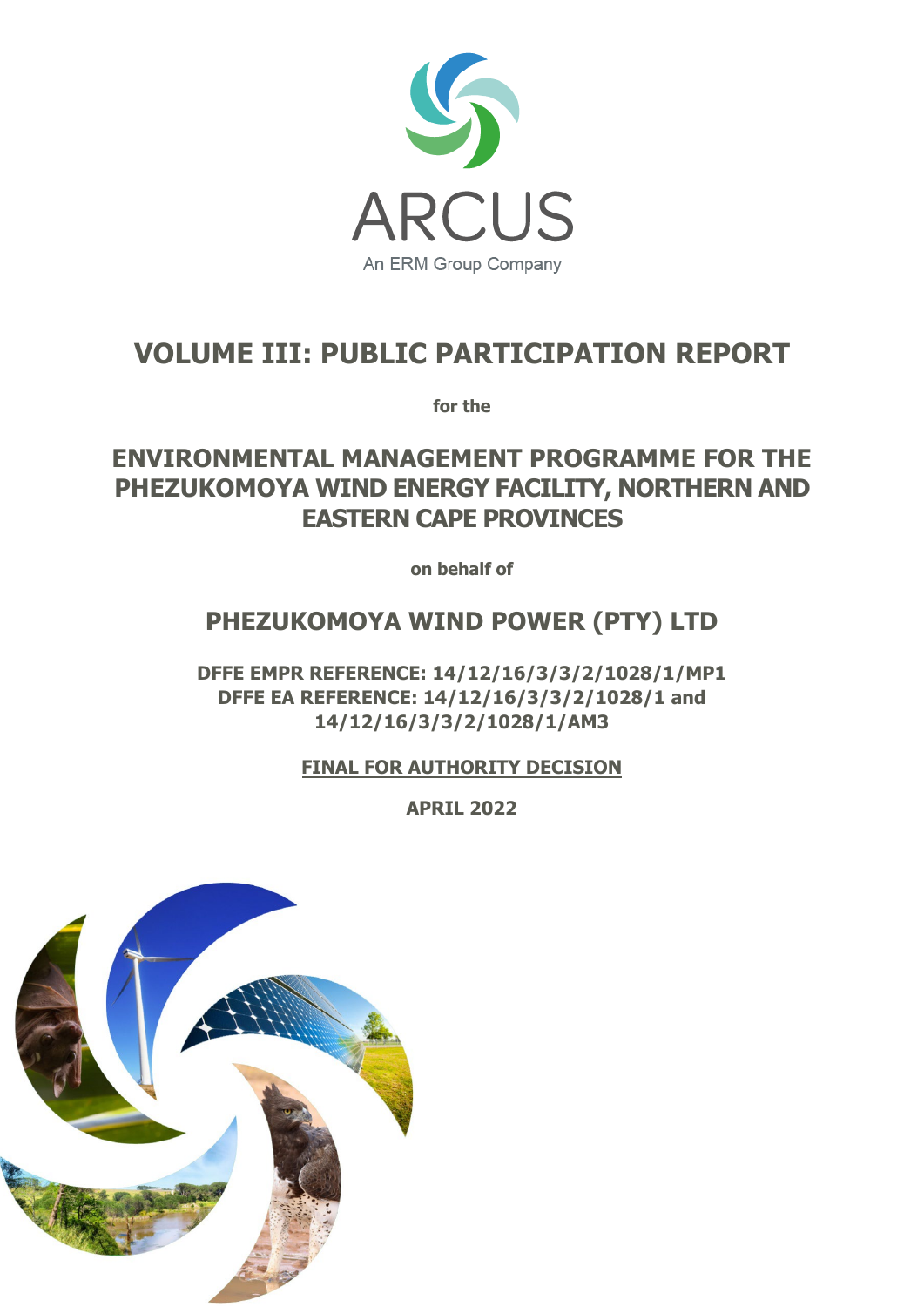Prepared by:

#### **Arcus Consultancy Services South Africa (Pty) Limited**

240 Main Road 1st Floor Great Westerford Rondebosch 7700

**T** +27 (0) 21 412 1529 l **E** projects@arcusconsulting.co.za **W** www.arcusconsulting.co.za

FRegistered in South Africa No. 2015/416206/07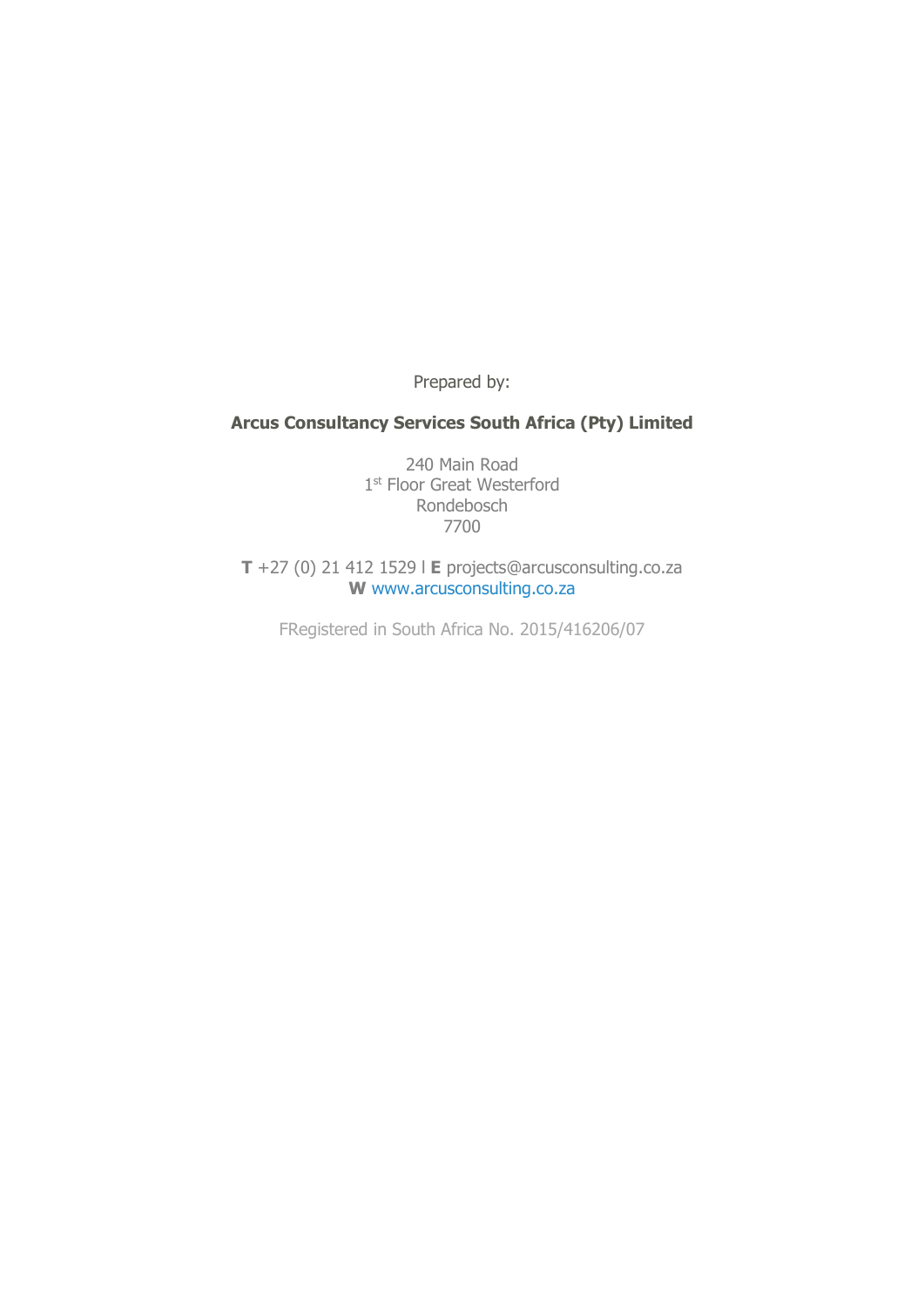

### **TABLE OF CONTENTS**

| 1                       |       |                                                                                                                               |  |  |
|-------------------------|-------|-------------------------------------------------------------------------------------------------------------------------------|--|--|
| $\overline{\mathbf{2}}$ |       |                                                                                                                               |  |  |
| 3                       |       |                                                                                                                               |  |  |
|                         | 3.1   |                                                                                                                               |  |  |
|                         | 3.1.1 |                                                                                                                               |  |  |
|                         | 3.2   |                                                                                                                               |  |  |
|                         | 3.2.1 |                                                                                                                               |  |  |
|                         | 3.2.2 |                                                                                                                               |  |  |
|                         | 3.3   |                                                                                                                               |  |  |
| 4                       |       |                                                                                                                               |  |  |
| 5                       |       |                                                                                                                               |  |  |
|                         |       | <b>APPENDIX 1: APPROVED PUBLIC PARTICIPATION PLAN</b><br><b>APPENDIX 2: REGISTERED INTERESTED AND AFFECTED PARTY DATABASE</b> |  |  |
|                         |       |                                                                                                                               |  |  |
|                         |       | APPENDIX 3: NOTIFICATION OF SUBMISSION AND AVAILABILITY OF THE FINAL PLANS                                                    |  |  |
|                         |       | <b>APPENDIX 4: PROOF OF DELIVERY TO PUBLIC LOCATION</b>                                                                       |  |  |

**APPENDIX 5: ORIGINAL [COMMENTS AND RESPONSES](#page--1-0)**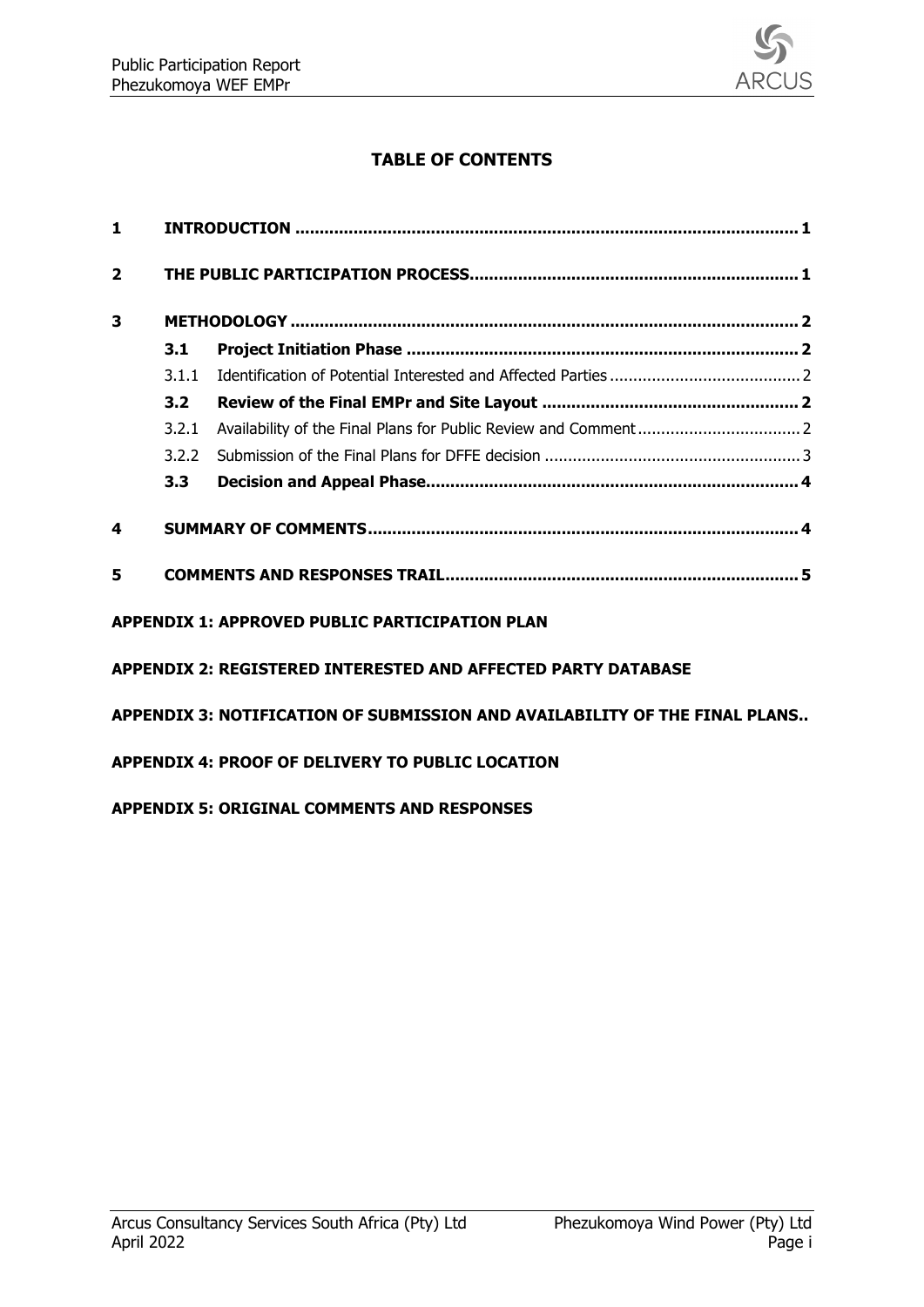

#### <span id="page-3-0"></span>**1 INTRODUCTION**

EDF Renewables (Pty) Ltd ('EDF') (previously InnoWind), through the Specialist Purpose Vehicle (SPV) Phezukomoya Wind Power (Pty) Ltd (the 'Developer') received environmental authorisation (EA) for the development of a 275 MW Wind Energy Facility (WEF), located near the town of Noupoort in the Northern Cape Province, parts of the facility traverse the Eastern Cape Province. Subsequent to the issue of EA in 2018, an application was submitted to the Department of Forestry, Fisheries and the Environment (DFFE) to split the 275 MW facility in two, namely Phezukomoya WEF and Hartebeesthoek West WEF. The split application received EA on the 26 October 2021. The amended Phezukomoya WEF (the 'authorised development') received EA (DFFE Reference 14/12/16/3/3/2/1028/1 and 14/12/16/3/3/2/1028/1/AM3) for a total WEF output of up to 217 MW, which comprises up to 35 wind turbines with a generation capacity of 6.2 MW each.

Following receipt of preferred bidder status during Round 5 of the REIPPPP, the final split Phezukomoya WEF layout will consist of up to 26 wind turbines for a total WEF output of up to 217 MW.

The WEF will connect to the SK-PH collector substation via medium voltage lines, which will in turn connect to the Umsobomvu Substation via an approved 132 kV transmission line. The new on-site substation, collector substation and other associated infrastructure received environmental authorisation on 29 September 2021 (DFFE Reference 14/12/16/3/3/1/2076/3).

The Developer appointed Arcus Consultancy Services South Africa (Pty) Ltd (Arcus) to act as the project manager and appoint an Environmental Assessment Practitioner (EAP) to obtain written approval prior to commencement of the activity of the Final Environmental Management Programme (EMPr) and Final Site-Layout from the competent authority, i.e., the Department of Forestry, Fisheries and the Environment (DFFE).

#### <span id="page-3-1"></span>**2 THE PUBLIC PARTICIPATION PROCESS**

The sharing of information forms the basis of a Public Participation Process (PPP), with an aim to encourage the public to have meaningful input into the decision-making process. The primary aims of the public participation process are:

- To inform I&APs of the Final EMPr and Site Layout;
- To identify issues, comments and concerns as raised by I&APs;
- To promote transparency and an understanding of the project and its potential consequences;
- To facilitate open dialogue and liaise with all I&APs; and
- To ensure that all I&AP issues and comments are considered before submission of the amended Final EMPr and Site Layout to DFFE for approval.

This Public Participation Report has been compiled as Volume III to the Final EMPr. This report has been updated to include all comments received during the statutory public review and comment period up until submission of the amended Final EMPr and Site Layout (hereon referred to as the 'Final Plans') to DFFE for approval.

The sharing of information will comply with the Protection of Personal Information Act, 2013 (POPI Act 4 of 2013). The following steps will be taken throughout the public participation process to ensure compliance:

The contact details, e-mail address and postal address of the public will not be made available for public review, however this will be made available to the Department and to any I&AP who may wish to appeal; and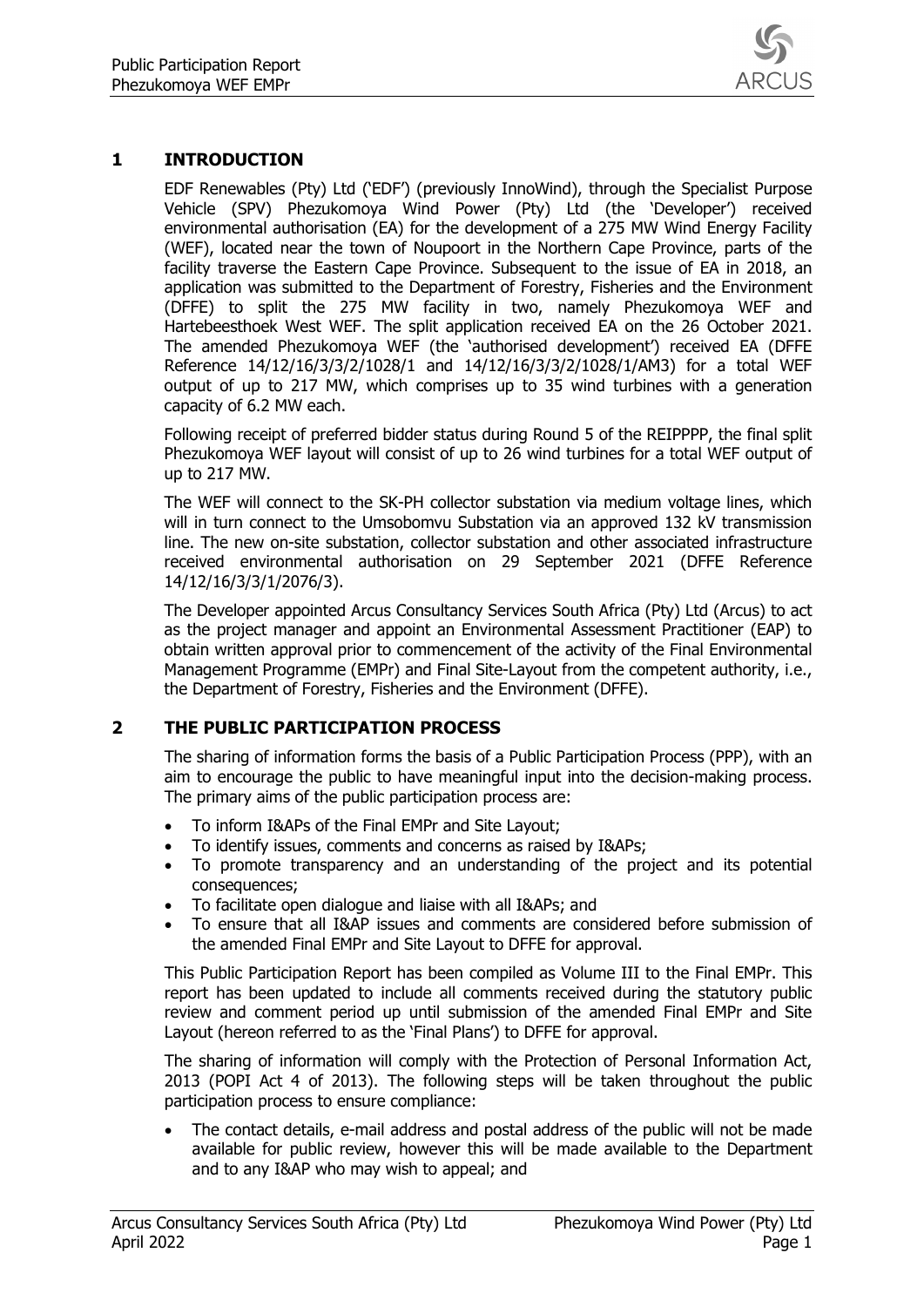

• The contact details, e-mail address and postal address of I&APs will be blacked out in the Comments and Responses Trail and Public Participation Documents.

#### <span id="page-4-0"></span>**3 METHODOLOGY**

The Public Participation Process (PPP) follows the requirements of Section 24 (5) and Chapter 6 (41, 42, 43, and 44) of GN R. 326 of the National Environmental Management Act, 1998 (Act 107 of 1998) (NEMA) Environmental Impact Assessment (EIA) Regulations, 2014 (as amended), as well as the Public Participation Guidelines in terms of NEMA, 1998 EIA Regulations, 2014.

During Alert Level 3 of the COVID-19 Pandemic, the DFFE published Government Notice 434[1](#page-4-5)2 on 5 June 2020<sup>1</sup>. Included in this notice was the requirement to submit a Public Participation (PP) Plan to the DFFE prior to the commencement of a PP Process. The PP Plan was designed to show how the EAP aims to provide sufficient and accessible information to all Interested and Affected Parties (I&APs) in a safe manner during COVID-19 Pandemic. This plan was submitted on 04 February 2022 and approved by the DFFE on 15 February 2022 (see Appendix 1). If any new regulations or notices are published before the commencement of the PP Process for this application, these will be taken into consideration.

The sharing of information forms the basis of a Public Participation Process (PPP), with an aim to encourage the public to have meaningful input into the decision-making process from the project initiation until the final report is submitted to the DFFE for a decision.

#### <span id="page-4-1"></span>**3.1 Project Initiation Phase**

#### <span id="page-4-2"></span>3.1.1 Identification of Potential Interested and Affected Parties

The I&AP database of the authorised Phezukomoya WEF EIA and Part II Amendment Process (Arcus, 2018, 2020 and 2021) was used as a baseline for this process. This list was updated with new contact information of the pre-identified list and was updated to include I&APs who requested to register or was identified by the EAP.

The Pre-identified / Registered I&AP ('I&APs') database (Appendix 2) included:

- Landowners and immediately surrounding landowners, including labourers and occupiers;
- Key stakeholders and organs of state; and
- All I&APs who requested to be registered.

The I&AP database was updated throughout the duration of the environmental processes and anyone with an interest in the application process were encouraged to register.

#### <span id="page-4-3"></span>**3.2 Review of the Final EMPr and Site Layout**

#### <span id="page-4-4"></span>3.2.1 Availability of the Final Plans for Public Review and Comment

The Final EMPr was submitted to the DFFE, acting as the competent authority on Monday, 21 February 2022. The Final EMPr (Arcus, February 2022) was subjected to a 30-day comment period.

Written notification regarding the availability of the Final Plans for public review and comment was sent to all I&APs in the following manner (see Appendix 4 and 5):

• Written Notification (English and / or Afrikaans) was sent to all I&APs via e-mail and post (registered mail).

<span id="page-4-5"></span><sup>&</sup>lt;sup>1</sup> Directions Regarding Measures to Address, Prevent and Combat the Spread of Covid -19 Relating to National Environmental Management Permits and Licences.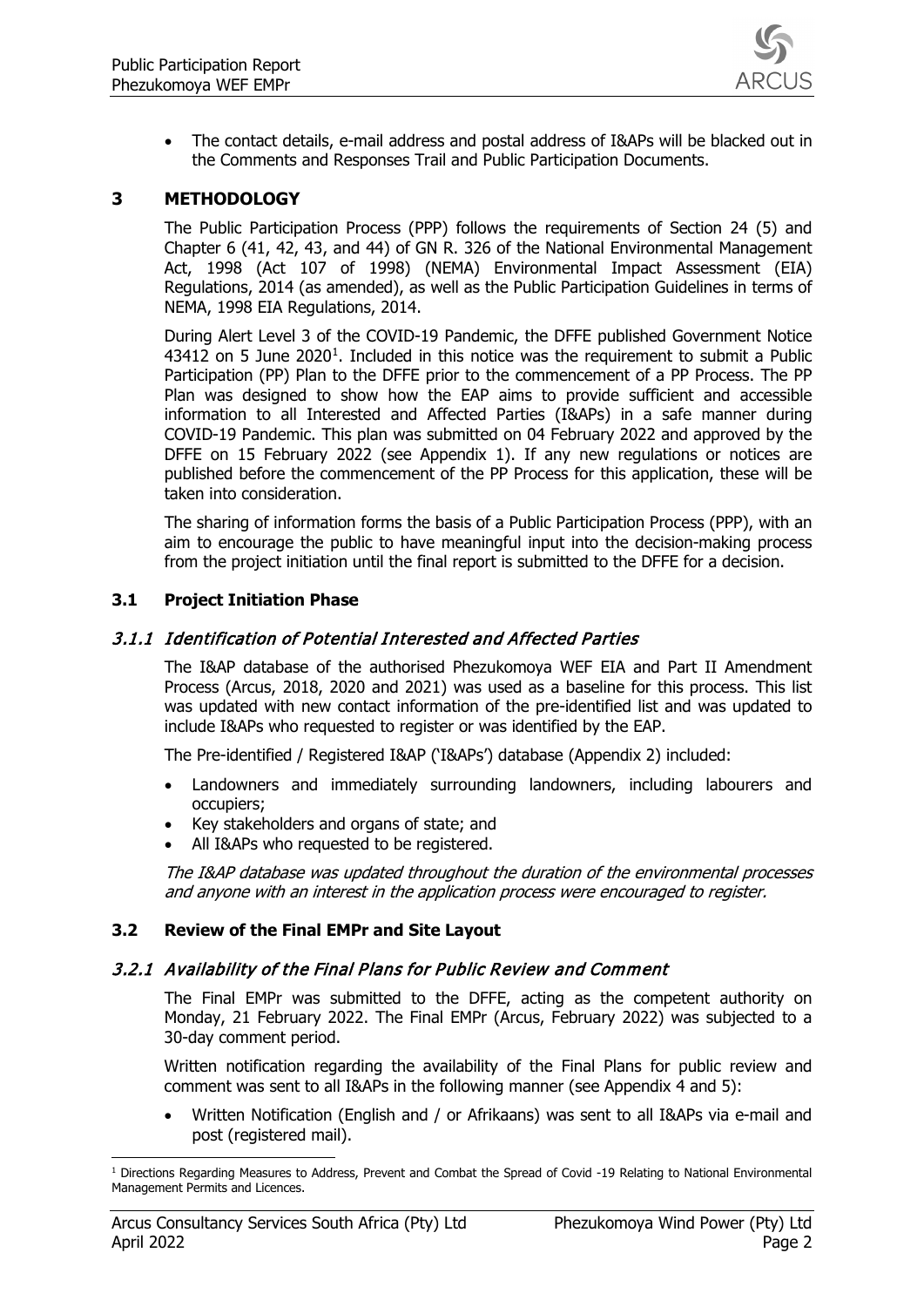

• SMS notifications were sent to I&APs and / or land occupiers who did not have a postal or email address.

The written notification advised I&APs of the following:

- How and where they could access the Final Plans (as detailed below);
- The safety measures to consider when accessing the hard copy of the Final Plans (due to the National COVID-19 Pandemic), such as the precautions to be taken for handling of the document (sanitising / handwashing / wearing of gloves); and
- It afforded all I&APs the opportunity to submit their issues and comments regarding the Final Plans.

I&APs were encouraged to submit their comments in either of the following manners:

- Electronically (email);
- Telephonically; and/or
- Written letters.

Members of the public, local communities, and stakeholders were invited to comment on the Final Plans which were made available for public review and comment from **Tuesday, 22 February 2022 to Thursday, 24 March 2022 (both days inclusive)**.

A hard copy and electronic copies (CD) of the Final Plans was made available at the Noupoort Public Library and were also placed online, on the Arcus website: https://arcusconsulting.co.za/projects/, for review and comment.

| <b>Location</b>                  | <b>Physical Address</b>                                                | <b>Contact person</b>          |  |  |  |
|----------------------------------|------------------------------------------------------------------------|--------------------------------|--|--|--|
| Hard Copy and CD Location        |                                                                        |                                |  |  |  |
| Noupoort Library                 | 6 Shaw Street, Noupoort, 5950                                          | Martha Van Eyk<br>084 243 1609 |  |  |  |
| <b>Electronic Copy Locations</b> |                                                                        |                                |  |  |  |
| Arcus Website                    | https://arcusconsulting.co.za/projects/                                | Aneesah Alwie<br>021 412 1529  |  |  |  |
| We Transfer                      | I&APs could request for copies to be sent via<br>online digital portal | Aneesah Alwie<br>021 412 1529  |  |  |  |
| <b>Comment Submission</b>        |                                                                        |                                |  |  |  |
| Contact Person                   | Aneesah Alwie                                                          |                                |  |  |  |
| Company                          | Arcus Consultancy Services South Africa (Pty) Ltd                      |                                |  |  |  |
| Via Post                         | 240 Main Road, 1st Floor Great Westerford, Rondebosch, 7700            |                                |  |  |  |
| Via Telephone                    | +27 (0) 21 412 1529 / +27 (0) 72 595 0104                              |                                |  |  |  |
| Via Email                        | projects@arcusconsulting.co.za                                         |                                |  |  |  |

All comments received from I&APs on the Final Plans have been recorded and responded to in the Comments and Responses Trail (Section 5 of this Report), which will be submitted to the DFFE for consideration as part of the amended Final Plans.

It must be noted that there was no formal request from any I&AP / stakeholder for a focus group meeting or public participation meeting to be held during the public participation period.

#### <span id="page-5-0"></span>3.2.2 Submission of the Final Plans for DFFE decision

All I&APs will be provided with access to the amended Final Plans via the Arcus website. Written notification regarding the submission of the Final Plans to DFFE for approval will be sent to I&APs (English and / or Afrikaans) via e-mail, post (registered mail), and SMS.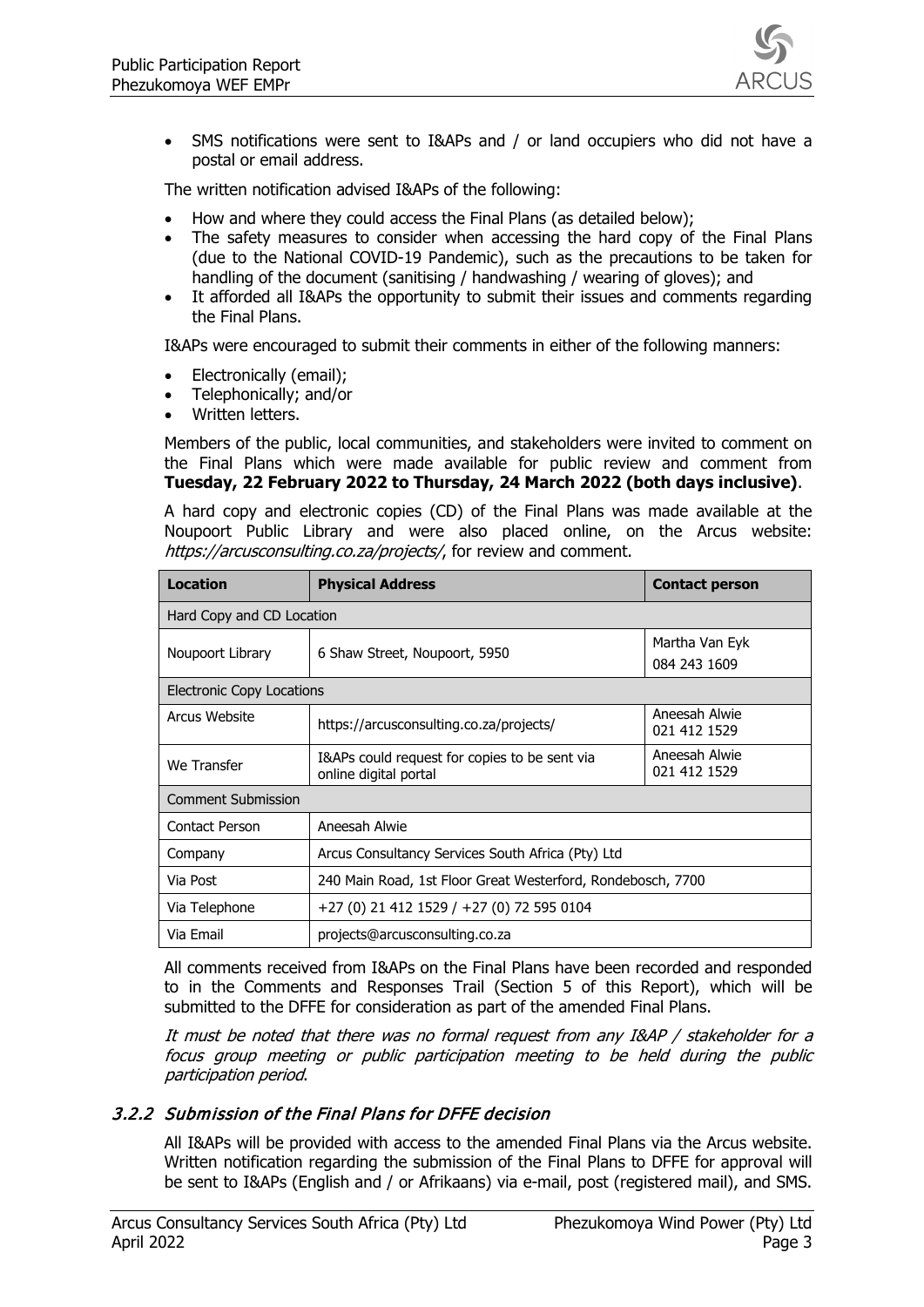

If written notification cannot be sent to an I&AP, notification will be provided telephonically.

#### <span id="page-6-0"></span>**3.3 Decision and Appeal Phase**

All I&APs will be provided with access to the decision, and the reasons for such decision. Attention of all I&APs will be drawn to the fact that an appeal may be lodged against the decision in terms of the NEMA, 1998 National Appeal Regulations, 2014 (as amended).

Notifications regarding the decision made by the DFFE will be provided in the following manner:

- Via e-mail, which will include an attachment of the decision, reasons for the decision, and appeal procedure;
- Via SMS, which will be sent to I&APs and / or land occupiers that have supplied mobile phone numbers and who does not have a postal or email address. The SMS will advise the I&AP that access to the decision, reasons for the decision, and appeal procedure must be accessed from the Arcus website: https://arcusconsulting.co.za/projects/;
- Via registered mail, which will include a complete hard copy of the decision, reasons for the decision and appeals procedure; and
- Courtesy telephone calls will be made to those who cannot receive access by either of the above-mentioned methods to advise them of the decision made by the DFFE and to confirm if and / or how they wish to receive access to the decision, reasons for decision, and appeal procedure.

I&APs will be provided with access to the decision, reasons for the decision by the DFFE and the process for appeals within 14 days of date of receipt of the decision.

#### <span id="page-6-1"></span>**4 SUMMARY OF COMMENTS**

During the public review and comment period comment was received from BirdLife South Africa; the DFFE and SAHRA.

Responses to the comments received are provided in Section 5 below. No further studies or public comment period is required and the amended Final Plans can be submitted to the DFFE for a decision.

All information as per Table 5.1 below and Appendix 5 is to date.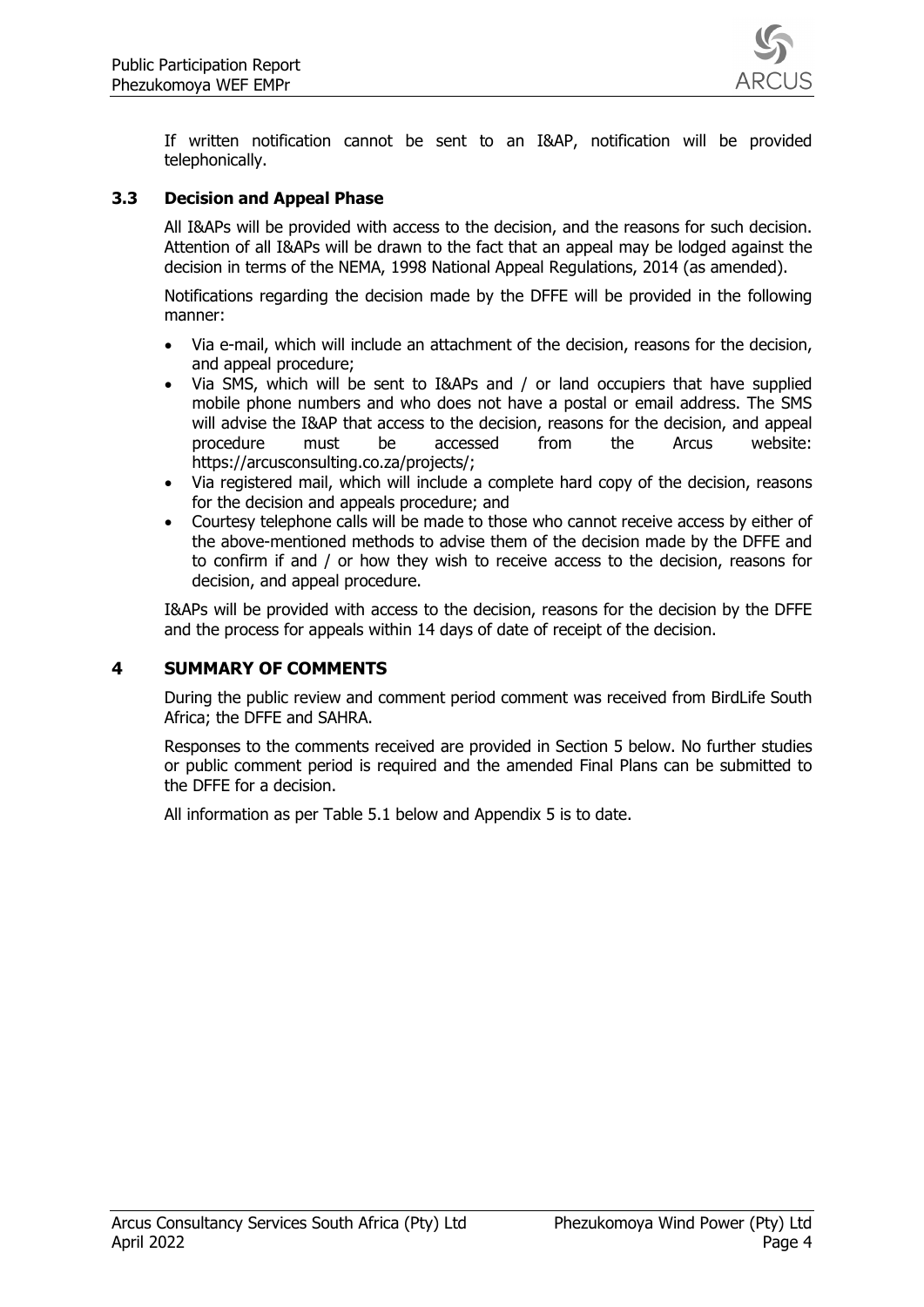

#### **5 COMMENTS AND RESPONSES TRAIL**

The comments and responses table below only reflects comments received during the public comment and review period and has comments collated by thread and not by date.

<span id="page-7-0"></span>

| <b>Ref</b>     | <b>Name and</b><br><b>Organisation</b> | <b>Date and</b><br><b>Method</b> | <b>Comment</b>                                                                                      | <b>Response</b>           |                                                                                     |                |
|----------------|----------------------------------------|----------------------------------|-----------------------------------------------------------------------------------------------------|---------------------------|-------------------------------------------------------------------------------------|----------------|
| $\mathbf{1}$ . | <b>Tsholofelo</b>                      | 22/02/2022                       | From: Tsholofelo Shalot Sekonko                                                                     | From: ERM Arcus Projects  |                                                                                     |                |
|                | <b>Sekonko</b>                         |                                  | Sent: Tuesday, February 22, 2022 2:11 PM                                                            |                           | Sent: Friday, March 18, 2022 1:32 PM                                                |                |
|                | <b>Biodiversity</b>                    | <b>Per E-mail</b>                | <b>To: ERM Arcus Projects</b>                                                                       |                           | To: Tsholofelo Shalot Sekonko                                                       |                |
|                | <b>Mainstreaming</b>                   |                                  | Cc: MMatlala Rabothata; Tsholofelo Shalot Sekonko                                                   | Cc: MMatlala Rabothata    |                                                                                     |                |
|                | <b>EIA - DFFE</b>                      |                                  | Subject: Notification of Availability of the Draft                                                  |                           | Subject: RE: Notification of Availability of the Draft                              |                |
|                |                                        |                                  | Version of the Final EMPr and Site Layout for Public                                                |                           | Version of the Final EMPr and Site Layout for Public                                |                |
|                |                                        |                                  | Review and Comment                                                                                  | <b>Review and Comment</b> |                                                                                     |                |
|                |                                        |                                  |                                                                                                     | Dear Tsholofelo Sekonko,  |                                                                                     |                |
|                |                                        |                                  | Dear Sir/Madam                                                                                      |                           | <b>RE: NOTIFICATION OF AVAILABILITY OF THE</b>                                      |                |
|                |                                        |                                  | DFFE Directorate: Biodiversity Conservation hereby                                                  |                           | DRAFT VERSION OF THE ENVIRONMENTAL                                                  |                |
|                |                                        |                                  | acknowledge receipt of the invitation to review and                                                 |                           | <b>MANAGEMENT PROGRAMME AND SITE LAYOUT</b>                                         |                |
|                |                                        |                                  | comment on the Draft version of the Environmental                                                   |                           | FOR PUBLIC COMMENT AND REVIEW FOR THE SAN                                           |                |
|                |                                        |                                  | Management Programme and site layout for the San                                                    |                           | <b>KRAAL AND PHEZUKOMOYA WIND ENERGY</b>                                            |                |
|                |                                        |                                  | Kraal and Phezukomoya Wind Energy Facility,                                                         |                           | <b>FACILITY, NORTHERN AND EASTERN CAPE</b>                                          |                |
|                |                                        |                                  | Northern and Eastern Cape Province. Kindly note                                                     | <b>PROVINCE</b>           |                                                                                     |                |
|                |                                        |                                  | that the project has been allocated to Ms Rabothata                                                 |                           | <b>Phezukomoya WEF DFFE Reference:</b>                                              |                |
|                |                                        |                                  | and myself (both copied on this email).                                                             |                           | 14/12/16/3/3/2/1028/1 and                                                           |                |
|                |                                        |                                  | Please note: All Public Participation Process                                                       |                           | 14/12/16/3/3/2/1028/1/AM3                                                           |                |
|                |                                        |                                  | documents related to Biodiversity EIA review and                                                    |                           | <b>San Kraal WEF DFFE Reference:</b>                                                |                |
|                |                                        |                                  | any other Biodiversity EIA queries will be submitted                                                |                           | 14/12/16/3/3/2/1029/1 and                                                           |                |
|                |                                        |                                  | to the Directorate: Biodiversity Conservation at<br>Email: BCAdmin@environment.gov.za for attention |                           | 14/12/16/3/3/2/1029/1/AM3<br>Following receipt of the acknowledgement e-mail below, |                |
|                |                                        |                                  | of Mr Seoka Lekota.                                                                                 |                           | this is a courteous reminder that the commenting period                             |                |
|                |                                        |                                  |                                                                                                     |                           | runs from Tuesday, 22 February 2022 to Thursday,                                    |                |
|                |                                        |                                  | Regards,                                                                                            |                           | 24 March 2022 (both days inclusive). Please access                                  |                |
|                |                                        |                                  | Ms. Tsholofelo Sekonko                                                                              |                           | the Final EMPr and Site Layout which is available for                               |                |
|                |                                        |                                  | Intern: Biodiversity Mainstreaming EIA                                                              |                           | review, via the following locations:                                                |                |
|                |                                        |                                  | Department of Forestry, Fisheries and the                                                           |                           |                                                                                     | <b>Contact</b> |
|                |                                        |                                  | Environment                                                                                         | <b>Location</b>           | <b>Physical Address</b>                                                             | person         |
|                |                                        |                                  |                                                                                                     |                           | <b>Electronic Copy Location</b>                                                     |                |
|                |                                        |                                  |                                                                                                     | <b>Arcus</b>              | https://arcusconsulting.co.                                                         | Aneesah        |
|                |                                        |                                  |                                                                                                     | Website                   | za/projects/sk-ph-wefs-                                                             | Alwie   021    |

#### Table 5-1: Comments and Responses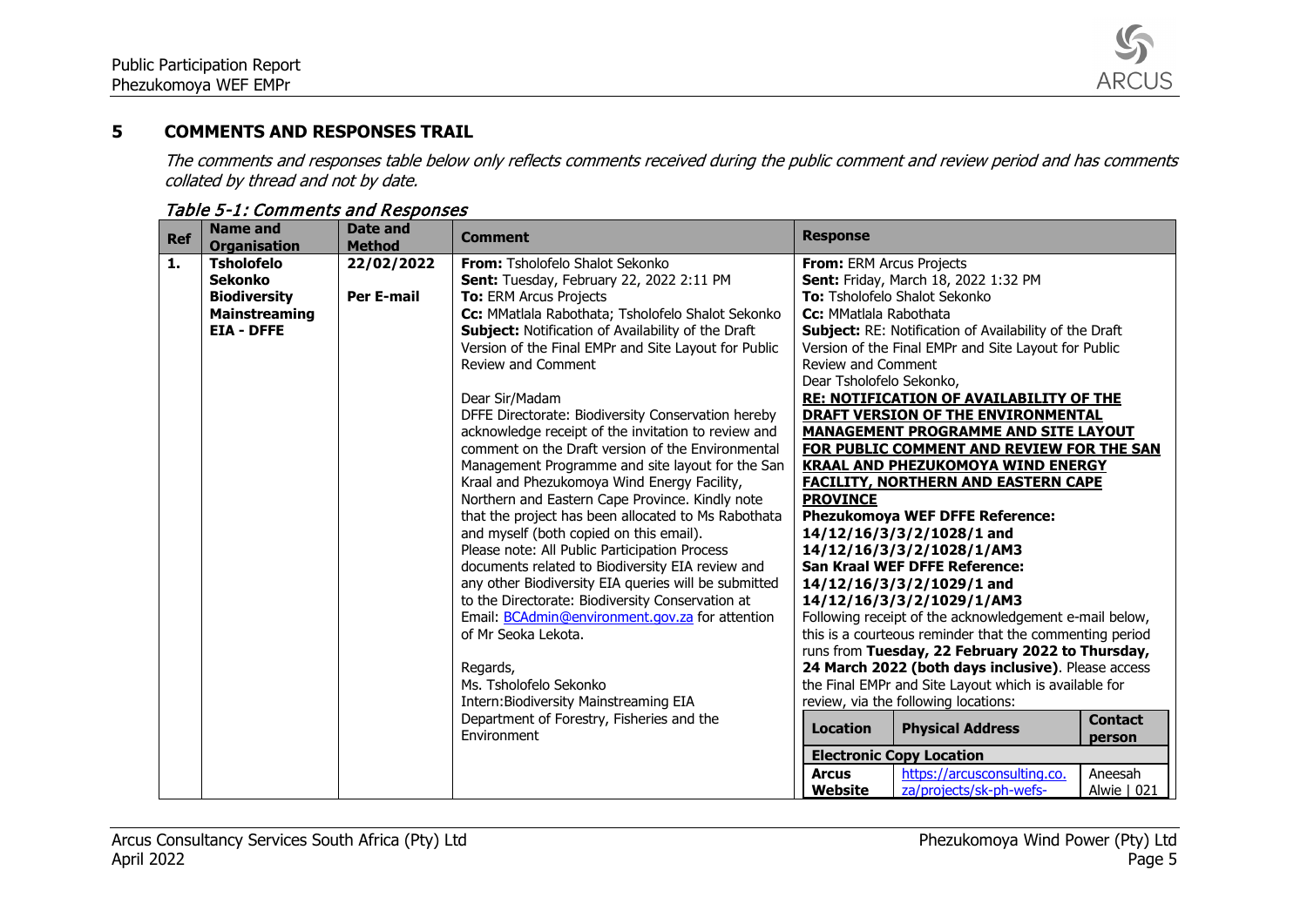

| <b>Ref</b>     | <b>Name and</b><br><b>Organisation</b> | <b>Date and</b><br><b>Method</b> | Comment                                              | <b>Response</b>                    |                                                                                                                                                                                                                                                                                                   |                                     |
|----------------|----------------------------------------|----------------------------------|------------------------------------------------------|------------------------------------|---------------------------------------------------------------------------------------------------------------------------------------------------------------------------------------------------------------------------------------------------------------------------------------------------|-------------------------------------|
|                |                                        |                                  |                                                      |                                    | final-empr-and-site-layout-                                                                                                                                                                                                                                                                       | 412 1529                            |
|                |                                        |                                  |                                                      |                                    | eastern-and-northern-<br>cape-province/                                                                                                                                                                                                                                                           |                                     |
|                |                                        |                                  |                                                      | <b>Hard Copy Location</b>          |                                                                                                                                                                                                                                                                                                   |                                     |
|                |                                        |                                  |                                                      | <b>Noupoort</b>                    | 4 Shaw Street, Noupoort,                                                                                                                                                                                                                                                                          |                                     |
|                |                                        |                                  |                                                      | Library                            | 5950                                                                                                                                                                                                                                                                                              |                                     |
|                |                                        |                                  |                                                      | <b>Trading</b><br><b>Hours</b>     | Monday - Friday: 10h00 -<br>16h30<br>Closed during lunch time:<br>$13h00 - 13h45$                                                                                                                                                                                                                 | Martha Van<br>Eyk   084<br>243 1609 |
|                |                                        |                                  |                                                      | of the reports                     | Kindly take note of COVID-19 Protocols: No Mask<br>= No Entry   Please sanitize before and after use                                                                                                                                                                                              |                                     |
|                |                                        |                                  |                                                      | address:                           | With reference to this public participation process, please<br>send your comments / queries / questions on the Final Site<br>Layout and EMPr of the Phezukomoya and San Kraal WEFs<br>in writing on or before the 24 March 2022 to the below<br>Arcus Consultancy Services South Africa (Pty) Ltd |                                     |
|                |                                        |                                  |                                                      |                                    | Arcus Reference: 3329 SK-PH Final EMPr and Site Layout<br>Contact Person/s: Aneesah Alwie<br>Via Email: projects@arcusconsulting.co.za                                                                                                                                                            |                                     |
|                |                                        |                                  |                                                      |                                    | Via Post: 240 Main Road, 1st Floor Great Westerford,                                                                                                                                                                                                                                              |                                     |
|                |                                        |                                  |                                                      | Rondebosch, 7700                   |                                                                                                                                                                                                                                                                                                   |                                     |
|                |                                        |                                  |                                                      |                                    | Via Telephone: +27 21 412 1529<br>Following the 30-day public participation, the EMPr                                                                                                                                                                                                             |                                     |
|                |                                        |                                  |                                                      |                                    | including the Final Site Layout, will be submitted to the                                                                                                                                                                                                                                         |                                     |
|                |                                        |                                  |                                                      |                                    | Department of Forestry, Fisheries and the Environment for                                                                                                                                                                                                                                         |                                     |
|                |                                        |                                  |                                                      |                                    | approval prior to commencement of an activity.                                                                                                                                                                                                                                                    |                                     |
|                |                                        |                                  |                                                      |                                    | Please feel free to contact as per the table above should                                                                                                                                                                                                                                         |                                     |
|                |                                        |                                  |                                                      | you have any queries.<br>Thank You |                                                                                                                                                                                                                                                                                                   |                                     |
|                |                                        |                                  |                                                      | Kind Regards                       |                                                                                                                                                                                                                                                                                                   |                                     |
|                |                                        |                                  |                                                      | <b>Aneesah Alwie</b>               |                                                                                                                                                                                                                                                                                                   |                                     |
| $\blacksquare$ | <b>MMatlala</b>                        | 25/03/2022                       | From: MMatlala Rabothata                             |                                    | EAP and Applicant acknowledges comment received from                                                                                                                                                                                                                                              |                                     |
|                | Rabothata                              |                                  | Sent: Friday, March 25, 2022 12:37 PM                |                                    | DFFE BDC Directorate. Responses to the comments is                                                                                                                                                                                                                                                |                                     |
|                |                                        | <b>Per E-mail</b>                | To: Ashlin Bodasing                                  | provided in detail below.          |                                                                                                                                                                                                                                                                                                   |                                     |
|                | <b>Biodiversity</b>                    |                                  | <b>Subject:</b> Comments on EMPR and Site Layout for |                                    |                                                                                                                                                                                                                                                                                                   |                                     |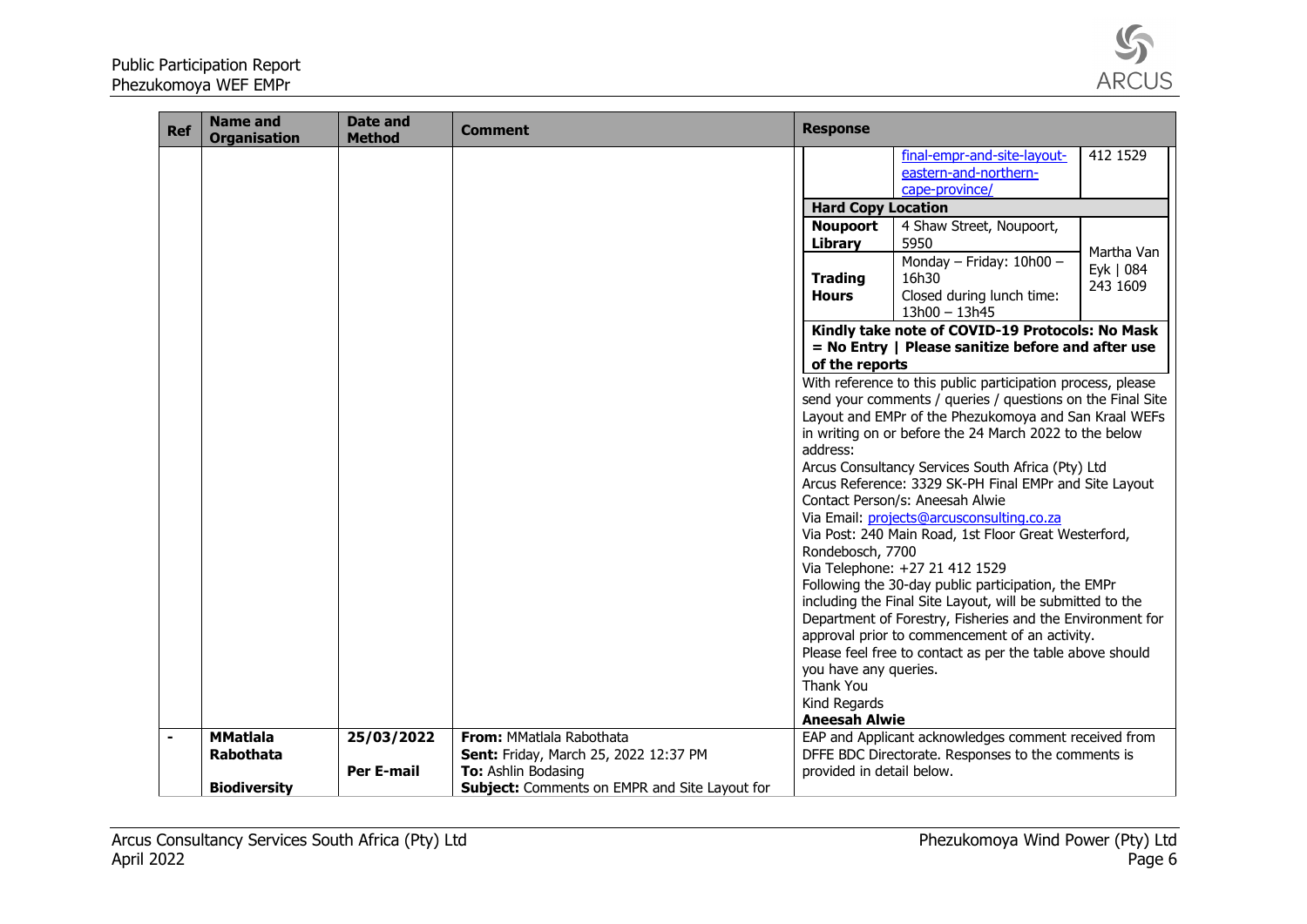

| <b>Ref</b> | <b>Name and</b><br><b>Organisation</b>    | <b>Date and</b><br><b>Method</b> | Comment                                                                                                                                                                                                                                                                                                                                                                                                                                                                                                                                                                                                                                                                                                                                                                                     | <b>Response</b>                                                                                                                                                                                                                                                                                                                                   |
|------------|-------------------------------------------|----------------------------------|---------------------------------------------------------------------------------------------------------------------------------------------------------------------------------------------------------------------------------------------------------------------------------------------------------------------------------------------------------------------------------------------------------------------------------------------------------------------------------------------------------------------------------------------------------------------------------------------------------------------------------------------------------------------------------------------------------------------------------------------------------------------------------------------|---------------------------------------------------------------------------------------------------------------------------------------------------------------------------------------------------------------------------------------------------------------------------------------------------------------------------------------------------|
|            | <b>Mainstreaming</b><br><b>EIA - DFFE</b> |                                  | Phezukomoya authorised WEF and San Kraal<br>authorised WEF<br>Dear Ms. Bodasing<br>Please receive the attached comments from<br>Directorate: Biodiversity Conservation for your<br>attention and implementation.<br>Trust that you find all in order.<br>Regards,<br>Ms M Rabothata<br>Tel: 012 399 9174                                                                                                                                                                                                                                                                                                                                                                                                                                                                                    |                                                                                                                                                                                                                                                                                                                                                   |
|            | e-mail attachment: Signed Comment on      | <b>EMPR and Site Layout</b>      | The Directorate: Biodiversity Conservation reviewed<br>and evaluated the aforementioned report.                                                                                                                                                                                                                                                                                                                                                                                                                                                                                                                                                                                                                                                                                             | It is understood that the Environmental Management<br>Programme and Site Layout was reviewed and evaluated<br>by the Directorate.                                                                                                                                                                                                                 |
|            |                                           |                                  | Based on the information provided in the report, the<br>proposed layout will avoid critical aquatic features<br>(wetlands), which are also highlighted in the<br>Northern Cape Biodiversity Spatial Plan as Critical<br>Biodiversity Area Type 1 and 2 areas and the grid<br>connection towers will be placed outside any of the<br>indicated aquatic zones. Several Species of<br>Conservation Concern were identified during the<br>initial ecological assessments. There are no No-Go<br>areas that were identified in the original ecological<br>assessment and the layout is considered generally<br>acceptable, although there were a few turbines<br>which were marginally within areas considered to be<br>of High sensitivity and which have been removed to<br>avoid these areas. | The EAP confirms that the layout and grid connection<br>towers avoids any critical aquatic and CBA features as well<br>as areas identified as high sensitivity for ecological<br>features.                                                                                                                                                        |
|            |                                           |                                  | In addition, the Environmental Management<br>Programme Report (EMPr) has incorporated all<br>relevant Biodiversity recommendations and<br>mitigation measures and the amended site layout<br>has reduced the number of turbines from the<br>original authorized 35 turbines to an optimized<br>layout of 26 turbines to avoid areas of high<br>sensitivity. Turbine positions have moved slightly to<br>accommodate any buffers recommended by the<br>Biodiversity Specialists. The buffers in the                                                                                                                                                                                                                                                                                          | The EMPr contains all relevant recommendations and<br>mitigations measures, including any new measures<br>identified during the site walk-through.<br>The amended 26 turbine layout avoids all areas of high<br>sensitivity. All buffers have been avoided and will continue<br>to be avoided during throughout the phases of the<br>development. |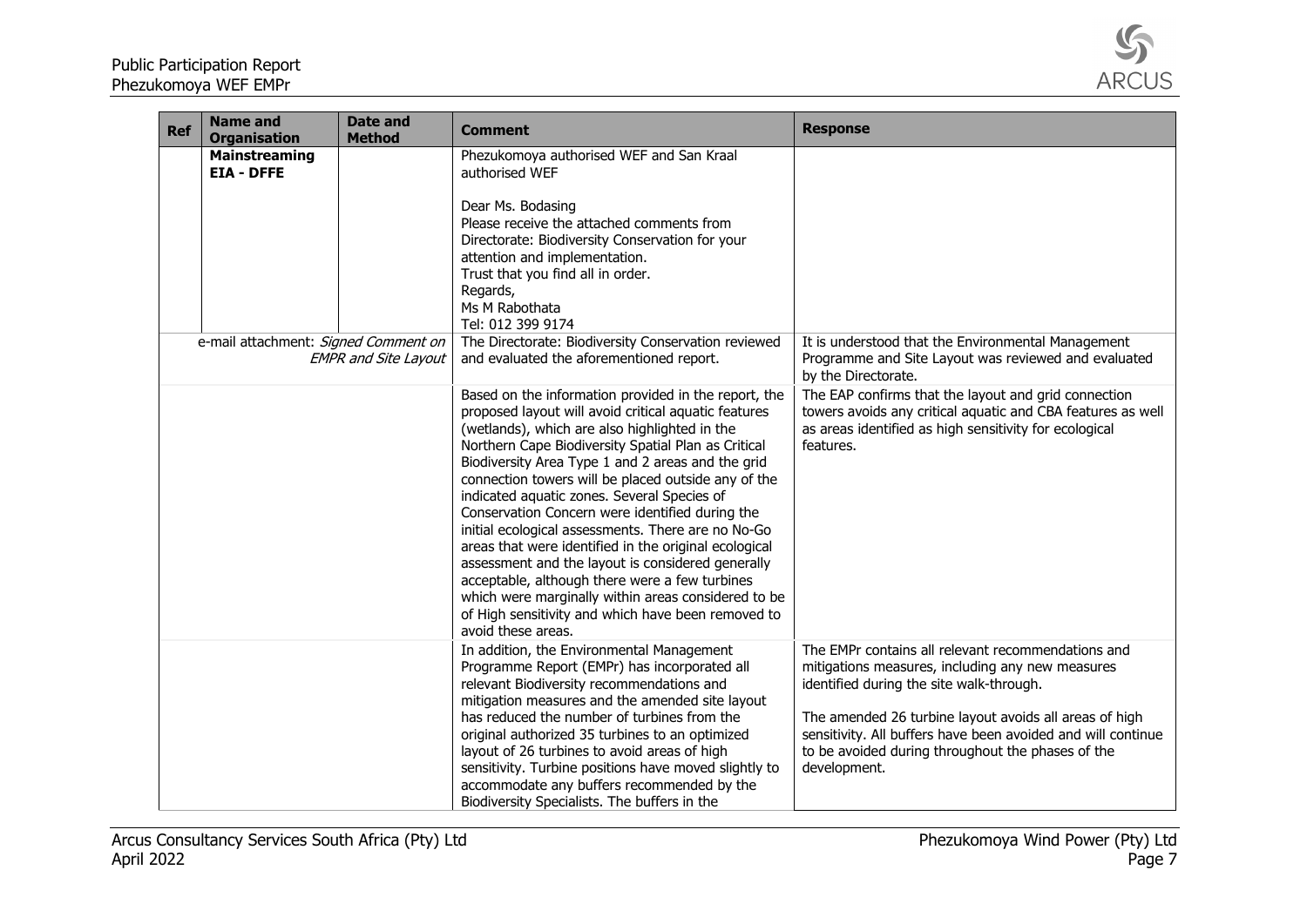

| <b>Ref</b> | <b>Name and</b><br><b>Organisation</b>                                                                                                                                    | <b>Date and</b><br><b>Method</b> | <b>Comment</b>                                                                                                                                                                                                                                                                                                                                                                                                                                                        | <b>Response</b>                                                                                                                                                                                                                                                                                                                                                                                                                                                                                                                                                                                                                                                                                          |
|------------|---------------------------------------------------------------------------------------------------------------------------------------------------------------------------|----------------------------------|-----------------------------------------------------------------------------------------------------------------------------------------------------------------------------------------------------------------------------------------------------------------------------------------------------------------------------------------------------------------------------------------------------------------------------------------------------------------------|----------------------------------------------------------------------------------------------------------------------------------------------------------------------------------------------------------------------------------------------------------------------------------------------------------------------------------------------------------------------------------------------------------------------------------------------------------------------------------------------------------------------------------------------------------------------------------------------------------------------------------------------------------------------------------------------------------|
|            |                                                                                                                                                                           |                                  | constraints map have been refined from the original<br>assessment and must be considered as No-Go areas<br>for turbines.                                                                                                                                                                                                                                                                                                                                              |                                                                                                                                                                                                                                                                                                                                                                                                                                                                                                                                                                                                                                                                                                          |
|            |                                                                                                                                                                           |                                  | Therefore, the developer of the proposed WEF must<br>ensure that all the mitigation measures proposed in<br>the specialist reports and included in the updated<br>EMPr are strictly adhered to and implemented.                                                                                                                                                                                                                                                       | It is recommended in the EMPr that measures to reduce<br>and / or avoid any damage to the environment must be<br>adhered to by all responsible during each phase of the<br>development.                                                                                                                                                                                                                                                                                                                                                                                                                                                                                                                  |
|            |                                                                                                                                                                           |                                  | As a result, the Directorate Biodiversity<br>Conservation does not have any objection to the<br>EMPr and site layout to be approved.                                                                                                                                                                                                                                                                                                                                  | The no objection by this Directorate is acknowledged by<br>the EAP and Applicant.                                                                                                                                                                                                                                                                                                                                                                                                                                                                                                                                                                                                                        |
|            |                                                                                                                                                                           |                                  | In conclusion, please note that all Public<br>Participation Process documents related to<br>Biodiversity EIA review and any other Biodiversity<br>EIA queries must be submitted to the Directorate:<br><b>Biodiversity Conservation at Email:</b><br>BCAdmin@environment.gov.za for attention of Mr.<br>Seoka Lekota.                                                                                                                                                 | All Public Participation Process documents related to<br>Biodiversity EIA review and any other Biodiversity EIA<br>queries will be submitted to the Directorate: Biodiversity<br>Conservation at Email: BCAdmin@environment.gov.za for<br>the attention of Mr Seoka Lekota. The Final EMPR and Site<br>Layout, which will include responses to comments will be<br>shared with the Directorate and registered I&APs once<br>submitted to DFFE for decision making.                                                                                                                                                                                                                                       |
| 2.         | <b>Ncumisa</b><br><b>Manyonga</b><br><b>Admin Officer:</b><br><b>Environmental</b><br><b>Impact</b><br><b>Management</b><br><b>Province of the</b><br><b>Eastern Cape</b> | 01/03/2022<br><b>Per E-mail</b>  | From: Ncumisa Manyonga<br>Sent: Tuesday, March 1, 2022 4:56 PM<br>To: ERM Arcus Projects<br>Subject: Acknowledgement of Receipt the San Kraal<br>and Phezukomoya Wind Energy Facility-01032022<br>Dear Ms Alwie<br>Please receive attached Acknowledgement of<br>Receipt for the San Kraal and Phezukomoya Wind<br>Energy Facility (Notification of draft version of final<br>EMPR).<br>Regards<br>Ncumisa Manyonga<br>Admin Officer: Environmental Impact Management | From: ERM Arcus Projects<br>Sent: Friday, March 18, 2022 1:44 PM<br>To: 'Ncumisa Manyonga'<br>Subject: RE: Acknowledgement of Receipt the San Kraal<br>and Phezukomoya Wind Energy Facility-01032022<br>Dear Ncumisa Manyonga,<br><b>RE: NOTIFICATION OF AVAILABILITY OF THE</b><br>DRAFT VERSION OF THE ENVIRONMENTAL<br><b>MANAGEMENT PROGRAMME AND SITE LAYOUT</b><br>FOR PUBLIC COMMENT AND REVIEW FOR THE SAN<br><b>KRAAL AND PHEZUKOMOYA WIND ENERGY</b><br><b>FACILITY, NORTHERN AND EASTERN CAPE</b><br><b>PROVINCE</b><br><b>Phezukomoya WEF DFFE Reference:</b><br>14/12/16/3/3/2/1028/1 and<br>14/12/16/3/3/2/1028/1/AM3<br><b>San Kraal WEF DFFE Reference:</b><br>14/12/16/3/3/2/1029/1 and |
|            |                                                                                                                                                                           |                                  |                                                                                                                                                                                                                                                                                                                                                                                                                                                                       | 14/12/16/3/3/2/1029/1/AM3<br>Following receipt of the acknowledgement e-mail below,                                                                                                                                                                                                                                                                                                                                                                                                                                                                                                                                                                                                                      |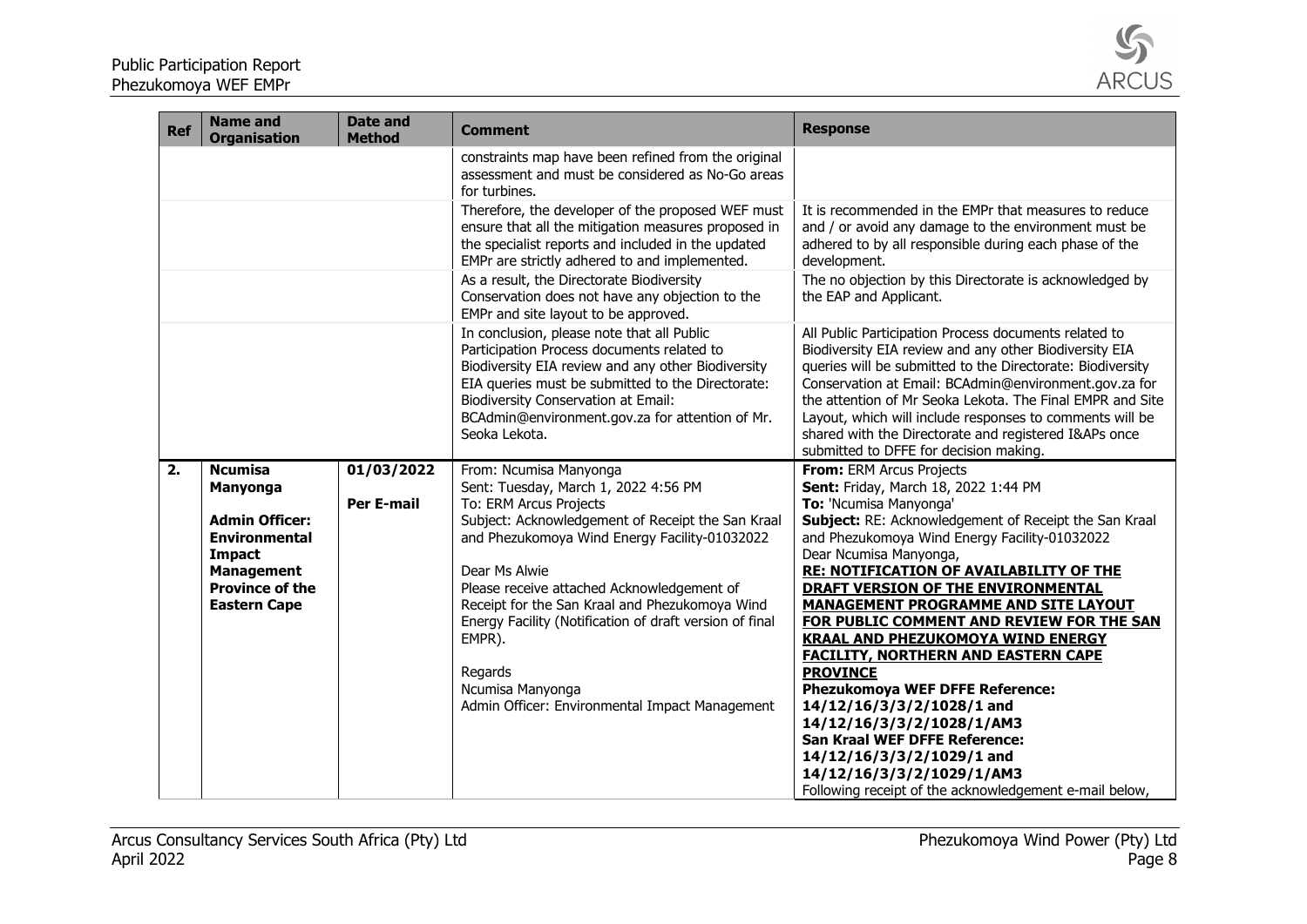

| <b>Ref</b> | <b>Name and</b><br><b>Organisation</b> | <b>Date and</b><br><b>Method</b> | <b>Comment</b> | <b>Response</b>                |                                                                                                                                                                                                                                                                                                                                                                                                                                                                                                                                                                                                                                                                                                                                                                          |                                       |
|------------|----------------------------------------|----------------------------------|----------------|--------------------------------|--------------------------------------------------------------------------------------------------------------------------------------------------------------------------------------------------------------------------------------------------------------------------------------------------------------------------------------------------------------------------------------------------------------------------------------------------------------------------------------------------------------------------------------------------------------------------------------------------------------------------------------------------------------------------------------------------------------------------------------------------------------------------|---------------------------------------|
|            |                                        |                                  |                |                                | this is a courteous reminder that the commenting period<br>runs from Tuesday, 22 February 2022 to Thursday,<br>24 March 2022 (both days inclusive). Please access<br>the Final EMPr and Site Layout which is available for<br>review, via the following locations:                                                                                                                                                                                                                                                                                                                                                                                                                                                                                                       |                                       |
|            |                                        |                                  |                | <b>Location</b>                | <b>Physical Address</b>                                                                                                                                                                                                                                                                                                                                                                                                                                                                                                                                                                                                                                                                                                                                                  | <b>Contact</b><br>person              |
|            |                                        |                                  |                |                                | <b>Electronic Copy Location</b>                                                                                                                                                                                                                                                                                                                                                                                                                                                                                                                                                                                                                                                                                                                                          |                                       |
|            |                                        |                                  |                | <b>Arcus</b><br>Website        | https://arcusconsulting.co.za/p<br>rojects/sk-ph-wefs-final-empr-<br>and-site-layout-eastern-and-<br>northern-cape-province/                                                                                                                                                                                                                                                                                                                                                                                                                                                                                                                                                                                                                                             | Aneesah<br>Alwie  <br>021 412<br>1529 |
|            |                                        |                                  |                |                                | <b>Hard Copy Location</b>                                                                                                                                                                                                                                                                                                                                                                                                                                                                                                                                                                                                                                                                                                                                                |                                       |
|            |                                        |                                  |                | <b>Noupoor</b><br>t Library    | 4 Shaw Street, Noupoort, 5950                                                                                                                                                                                                                                                                                                                                                                                                                                                                                                                                                                                                                                                                                                                                            | Martha                                |
|            |                                        |                                  |                | <b>Trading</b><br><b>Hours</b> | Monday - Friday: 10h00 -<br>16h30<br>Closed during lunch time:<br>$13h00 - 13h45$                                                                                                                                                                                                                                                                                                                                                                                                                                                                                                                                                                                                                                                                                        | Van Eyk<br>$ 084\rangle$<br>243 1609  |
|            |                                        |                                  |                | of the reports                 | Kindly take note of COVID-19 Protocols: No Mask<br>$=$ No Entry   Please sanitize before and after use                                                                                                                                                                                                                                                                                                                                                                                                                                                                                                                                                                                                                                                                   |                                       |
|            |                                        |                                  |                | address:<br>Rondebosch, 7700   | With reference to this public participation process, please<br>send your comments / queries / questions on the Final Site<br>Layout and EMPr of the Phezukomoya and San Kraal WEFs<br>in writing on or before the 24 March 2022 to the below<br>Arcus Consultancy Services South Africa (Pty) Ltd<br>Arcus Reference: 3329 SK-PH Final EMPr and Site Layout<br>Contact Person/s: Aneesah Alwie<br>Via Email: projects@arcusconsulting.co.za<br>Via Post: 240 Main Road, 1st Floor Great Westerford,<br>Via Telephone: +27 21 412 1529<br>Following the 30-day public participation, the EMPr<br>including the Final Site Layout, will be submitted to the<br>Department of Forestry, Fisheries and the Environment for<br>approval prior to commencement of an activity. |                                       |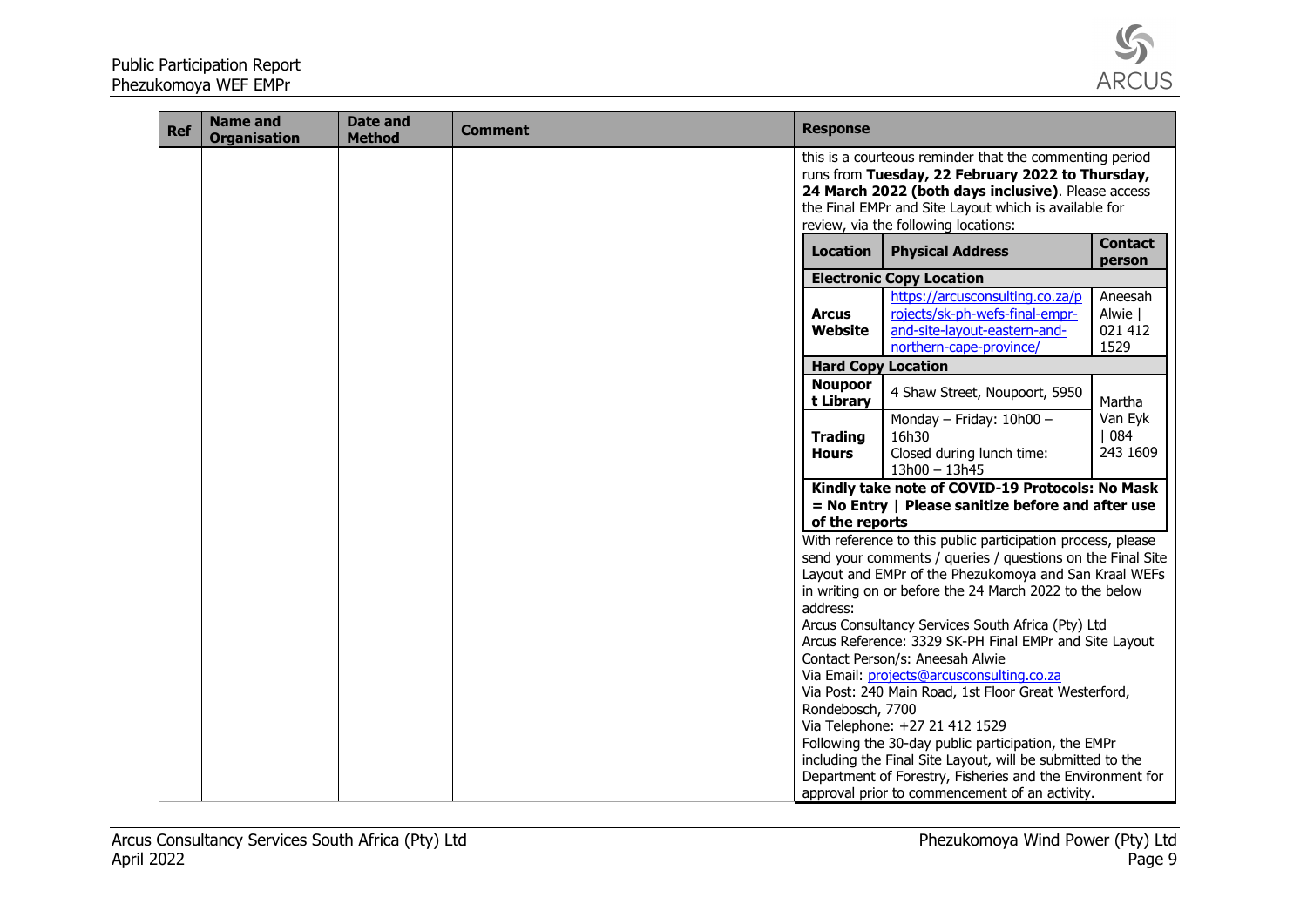

| <b>Ref</b>          | <b>Name and</b><br><b>Organisation</b>                                                                                                          | <b>Date and</b><br><b>Method</b> | <b>Comment</b>                                                                                                                                                                                                                                                                                                                                                                                                                                                                                                                                                                                                                                                                | <b>Response</b>                                                                                                                                                                                                                                                                                                                                                                                                                                                                                                                                                                                                                                                                                                                              |
|---------------------|-------------------------------------------------------------------------------------------------------------------------------------------------|----------------------------------|-------------------------------------------------------------------------------------------------------------------------------------------------------------------------------------------------------------------------------------------------------------------------------------------------------------------------------------------------------------------------------------------------------------------------------------------------------------------------------------------------------------------------------------------------------------------------------------------------------------------------------------------------------------------------------|----------------------------------------------------------------------------------------------------------------------------------------------------------------------------------------------------------------------------------------------------------------------------------------------------------------------------------------------------------------------------------------------------------------------------------------------------------------------------------------------------------------------------------------------------------------------------------------------------------------------------------------------------------------------------------------------------------------------------------------------|
|                     |                                                                                                                                                 |                                  |                                                                                                                                                                                                                                                                                                                                                                                                                                                                                                                                                                                                                                                                               | Please feel free to contact as per the table above should<br>you have any queries.<br>Thank You<br>Kind Regards<br><b>Aneesah Alwie</b>                                                                                                                                                                                                                                                                                                                                                                                                                                                                                                                                                                                                      |
| 3.                  | <b>Sam Ralston</b><br><b>Birds and</b><br><b>Renewable</b><br><b>Energy Project</b><br><b>Manager</b><br><b>BirdLife South</b><br><b>Africa</b> | 01/03/2022<br>Per E-mail         | From: Sam Ralston<br>Sent: Tuesday, 01 March 2022 16:58<br><b>To: Projects</b><br>Subject: Re: Notification of Availability of the Draft<br>Version of the Final EMPr and Site Layout for Public<br>Review and Comment<br>Dear Aneesah<br>Please see our comments attached. You are<br>welcome to give me a call if you would like to<br>discuss further.<br>Kind regards<br>Sam                                                                                                                                                                                                                                                                                              | From: Projects<br>Sent: Thursday, March 3, 2022 12:09 PM<br>To: Sam Ralston<br>Subject: RE: Notification of Availability of the Draft<br>Version of the Final EMPr and Site Layout for Public<br>Review and Comment<br>Dear Sam,<br>The EAP acknowledges receipt of the comment on the<br>EMPrs for the San Kraal and Phezukomoya WEFs.<br>The comment will be responded to and included in the<br>comments and response report to be submitted to DFFE<br>for a final decision. Notification of submission and where<br>to access the Final EMPrs, once submitted to DFFE, will be<br>sent to all I&APs.<br>If there are any questions regarding the comment we will<br>be in contact.<br>Thank You<br>Kind Regards<br><b>Aneesah Alwie</b> |
| BirdLife SA Comment |                                                                                                                                                 |                                  | RE: PROPOSED FINAL EMPRS AND LAYOUT FOR<br>THE PHEZUKOMOYA WEF (DFFE REFERENCE:<br>14/12/16/3/3/2/1028/1 AND<br>14/12/16/3/3/2/1028/1/AM3) AND SAN KRAAL WEF<br>(DFFE REFERENCE: 14/12/16/3/3/2/1029/1 AND<br>14/12/16/3/3/2/1029/1/AM3)<br>Arcus Reference: 3329 SK-PH Final EMPr and Site<br>Layout<br>Thank you for the opportunity to comment on the<br>EMPr and layout for the Phezukomoya and Sand<br>Kraal Wind Facilities. BirdLife South Africa supports<br>the responsible development of renewable energy.<br>We, therefore, provide guidance and advice to help<br>minimise the impacts of wind energy on birds. We<br>have the following questions, comments and | EAP acknowledges comment received from BirdLife SA.<br>Responses to comments, and where these are addressed<br>in the respective EMPr, is provided point by point below.                                                                                                                                                                                                                                                                                                                                                                                                                                                                                                                                                                     |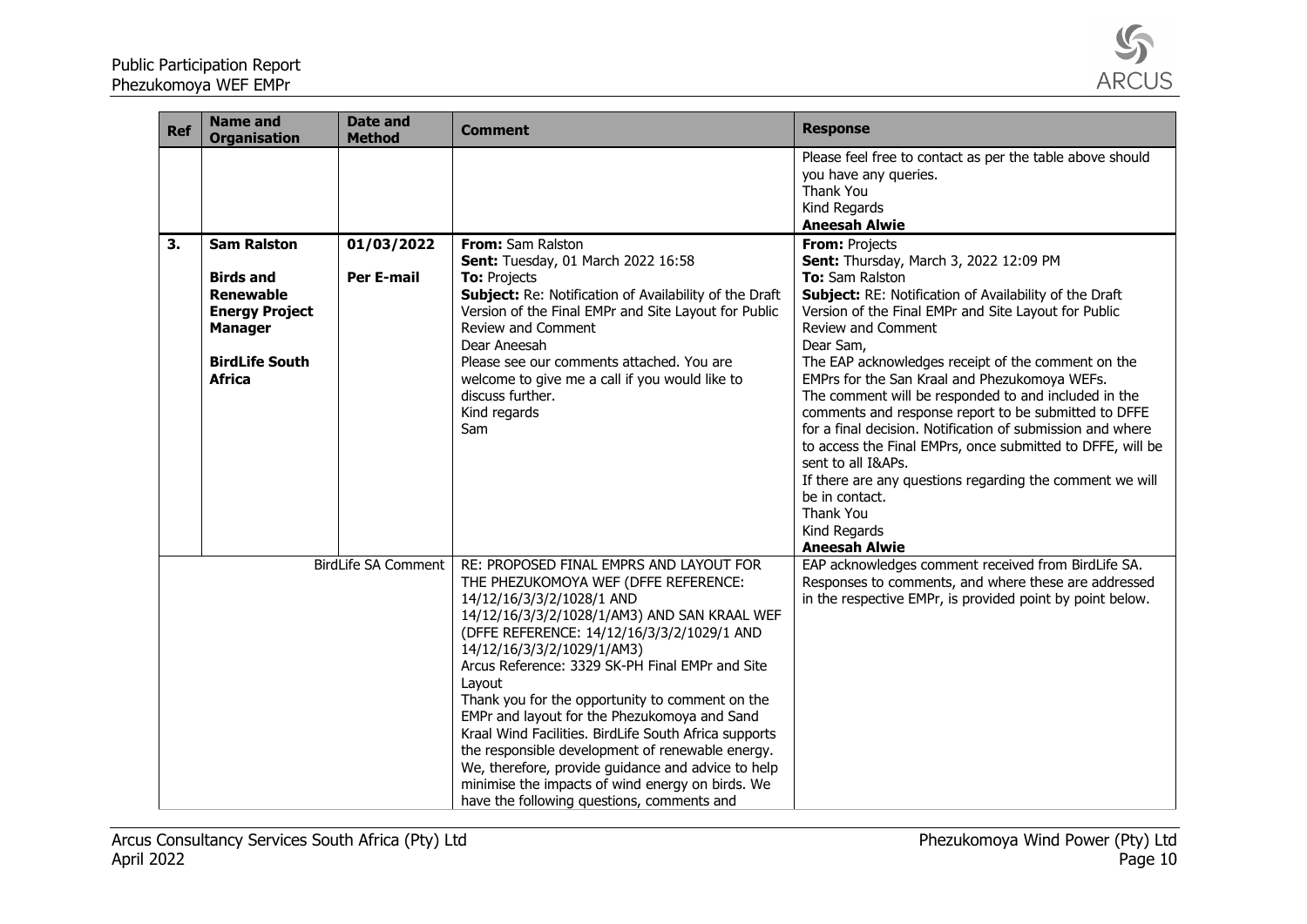

| <b>Ref</b> | <b>Name and</b><br><b>Organisation</b> | <b>Date and</b><br><b>Method</b> | <b>Comment</b>                                                                                                                                                                                                                                                                                                                                                                                                                                                                                                                                                                                                                                                                                                                    | <b>Response</b>                                                                                                                                                                                                                                                                                                                                                                                                             |
|------------|----------------------------------------|----------------------------------|-----------------------------------------------------------------------------------------------------------------------------------------------------------------------------------------------------------------------------------------------------------------------------------------------------------------------------------------------------------------------------------------------------------------------------------------------------------------------------------------------------------------------------------------------------------------------------------------------------------------------------------------------------------------------------------------------------------------------------------|-----------------------------------------------------------------------------------------------------------------------------------------------------------------------------------------------------------------------------------------------------------------------------------------------------------------------------------------------------------------------------------------------------------------------------|
|            |                                        |                                  | suggestions.                                                                                                                                                                                                                                                                                                                                                                                                                                                                                                                                                                                                                                                                                                                      |                                                                                                                                                                                                                                                                                                                                                                                                                             |
|            |                                        |                                  | Our knowledge about impacts and mitigation<br>options for Verreaux's Eagle has improved since<br>the environmental impact assessments were<br>completed. We are, therefore, concerned that<br>the risk of Verreaux's Eagle collisions may be<br>more significant than initially predicted.                                                                                                                                                                                                                                                                                                                                                                                                                                        | Point noted, no EAP response required.                                                                                                                                                                                                                                                                                                                                                                                      |
|            |                                        |                                  | We appreciate the applicant's commitment to<br>2.<br>avoid placing turbines within 3.4 km of the<br>nests. However, in the absence of further steps<br>to minimise impacts by adjusting the wind farm<br>layout, operational-phase mitigation (e.g.<br>shutdown-on-demand or curtailment) will be<br>necessary to minimise the risk of fatalities of<br>threatened species (e.g. Verreaux's Eagle).<br>We, therefore, support the avifaunal specialist's<br>3.<br>recommendation (in the Avifaunal Walkthrough<br>reports) that turbines within 5.2km of the nests<br>be subject to "proactive mitigation" (although<br>the Verreaux's Eagle Risk Assessment model<br>would be a better tool to pin-point the risky<br>turbines). | The 3.4 km are turbine no-go buffers to mitigate against<br>turbine collisions, however other infrastructure is allowed,<br>see Figure 2 and 3 in the EMPr.<br>Pro-active mitigation recommended by the avifauna was<br>included in the EMPr under Section 2.1.3. In the Final<br>EMPr (Arcus, April 2022) the recommendation has been<br>included as a required mitigation measure under Section 8<br>of the EMPr as well. |
|            |                                        |                                  | While the avifaunal specialist's recommendation<br>4.<br>to proactively implement mitigation at specific<br>turbines is reflected in sections 2.1.3 of the<br>EMPrs, the relevant later sections of the EMPr<br>(e.g. Table 9-1) have not been updated.<br>Instead, the EMPr suggests that mitigation will<br>be necessary only if collision rates indicate<br>mortality exceed (as yet undetermined)<br>thresholds. This is not proactive or<br>precautionary, and there is a risk that the<br>specialists revised recommendations will be<br>overlooked during implementation and audits.                                                                                                                                       |                                                                                                                                                                                                                                                                                                                                                                                                                             |
|            |                                        |                                  | We are also concerned that impact<br>5.<br>management outcomes and actions in EMPr<br>(specifically related to impacts on birds) have                                                                                                                                                                                                                                                                                                                                                                                                                                                                                                                                                                                             | The Avifauna Management Plan included in the Final EMPr<br>which was made available for comment has been revisited<br>to be more detailed and specific for implementation during                                                                                                                                                                                                                                            |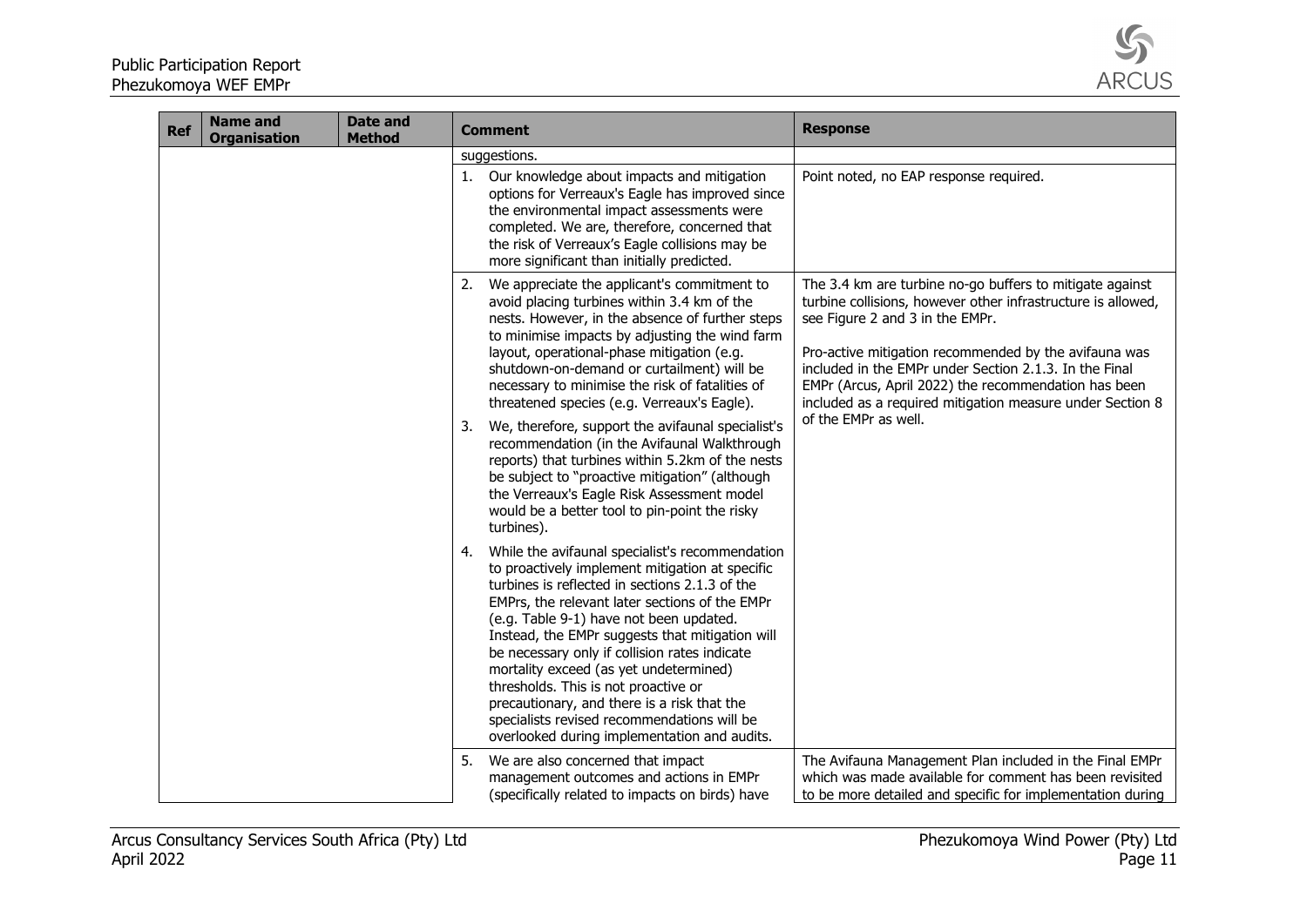

| The impact management outcomes and actions in EMPr<br>outlined more clearly and linked to a desired and specific<br>outcome to avoid delay the implementation of mitigation |
|-----------------------------------------------------------------------------------------------------------------------------------------------------------------------------|
|                                                                                                                                                                             |
|                                                                                                                                                                             |
|                                                                                                                                                                             |
|                                                                                                                                                                             |
|                                                                                                                                                                             |
|                                                                                                                                                                             |
|                                                                                                                                                                             |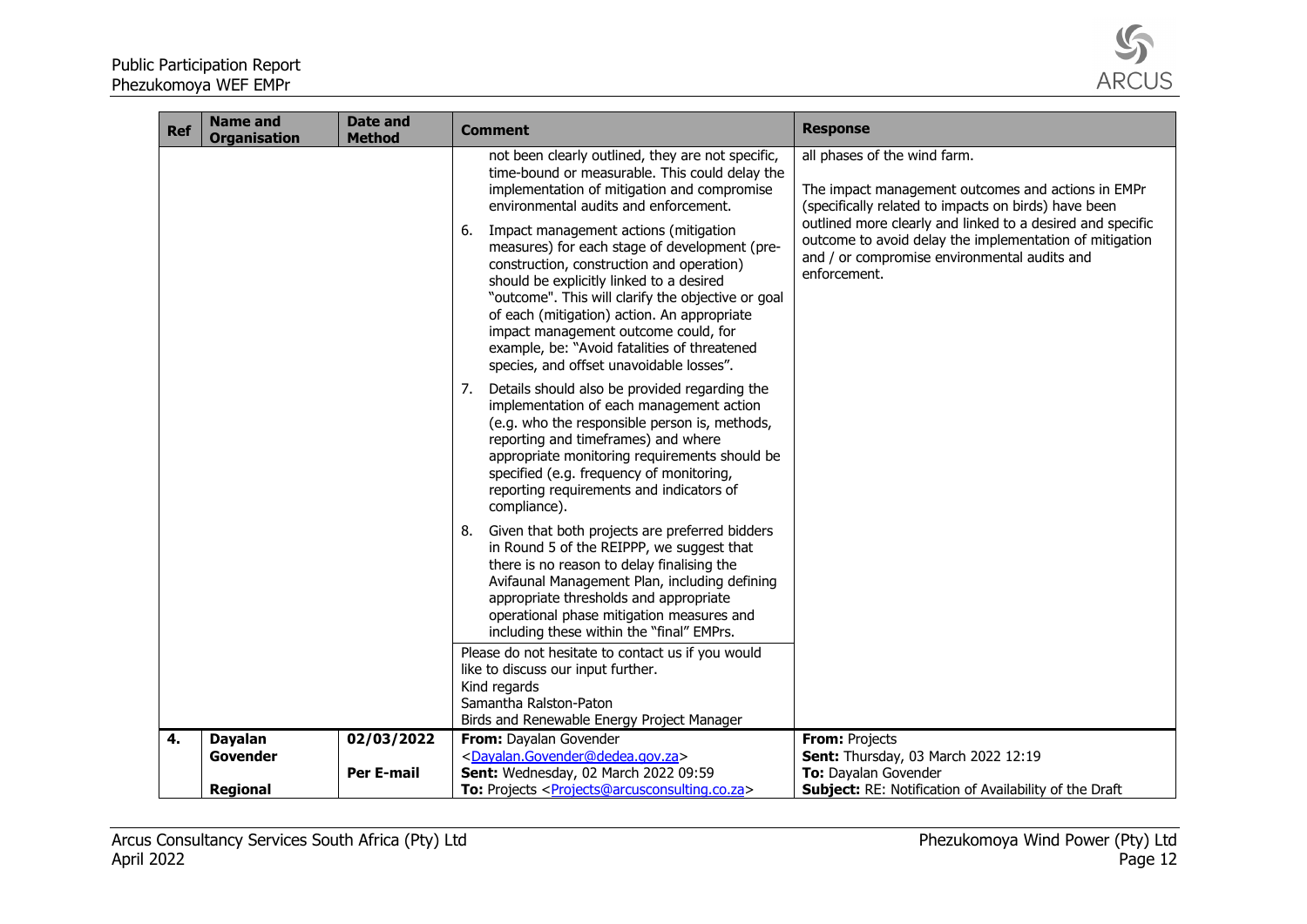| Ref | <b>Name and</b><br><b>Organisation</b>                                                                                               | Date and<br><b>Method</b> | <b>Comment</b>                                                                                                                                                                                                | <b>Response</b>                                                                                                                                                                                                                                                                                                                                                                                                                                                                            |
|-----|--------------------------------------------------------------------------------------------------------------------------------------|---------------------------|---------------------------------------------------------------------------------------------------------------------------------------------------------------------------------------------------------------|--------------------------------------------------------------------------------------------------------------------------------------------------------------------------------------------------------------------------------------------------------------------------------------------------------------------------------------------------------------------------------------------------------------------------------------------------------------------------------------------|
|     | <b>Manager:</b><br><b>Environmental</b><br><b>Affairs</b><br><b>Sarah</b><br><b>Baartman/Nelso</b><br>n Mandela Bay<br><b>Region</b> |                           | Subject: FW: Notification of Availability of the Draft<br>Version of the Final EMPr and Site Layout for Public<br>Review and Comment<br>Morning<br>Where are these facilities in the Eastern Cape.<br>Regards | Version of the Final EMPr and Site Layout for Public<br>Review and Comment<br>Dear Dayalan,<br>Thank you for your e-mail. The facilities borders the<br>Eastern Cape Province. Please find attached a KMZ of each<br>facility, as well as a site locality map of each facility which<br>are included in the EMPrs available for public review and<br>comment at the following locations:                                                                                                   |
|     |                                                                                                                                      |                           | <b>Dayalan Jeff Govender</b><br><b>Regional Manager: Environmental Affairs</b>                                                                                                                                | <b>Contact</b><br><b>Location</b><br><b>Physical Address</b><br>person                                                                                                                                                                                                                                                                                                                                                                                                                     |
|     |                                                                                                                                      |                           | Sarah Baartman/Nelson Mandela Bay Region                                                                                                                                                                      | <b>Electronic Copy Location</b>                                                                                                                                                                                                                                                                                                                                                                                                                                                            |
|     |                                                                                                                                      |                           |                                                                                                                                                                                                               | https://arcusconsulting.c<br>o.za/projects/sk-ph-wefs-<br>Aneesah<br><b>Arcus</b><br>final-empr-and-site-<br>Alwie   021<br>Website<br>layout-eastern-and-<br>412 1529<br>northern-cape-province/                                                                                                                                                                                                                                                                                          |
|     |                                                                                                                                      |                           |                                                                                                                                                                                                               | <b>Hard Copy Location</b>                                                                                                                                                                                                                                                                                                                                                                                                                                                                  |
|     |                                                                                                                                      |                           |                                                                                                                                                                                                               | 4 Shaw Street, Noupoort,<br><b>Noupoort</b><br>Library<br>5950                                                                                                                                                                                                                                                                                                                                                                                                                             |
|     |                                                                                                                                      |                           |                                                                                                                                                                                                               | Martha Van<br>Monday - Friday: 10h00<br>Eyk   084<br>$-16h30$<br><b>Trading</b><br>243 1609<br><b>Hours</b><br>Closed during lunch time:<br>$13h00 - 13h45$                                                                                                                                                                                                                                                                                                                                |
|     |                                                                                                                                      |                           |                                                                                                                                                                                                               | Kindly take note of COVID-19 Protocols: No Mask<br>= No Entry   Please sanitize before and after use<br>of the reports<br>With reference to this public participation process, please<br>send your comments / queries / questions on the Final Site<br>Layout and EMPr of the Phezukomoya and San Kraal WEFs<br>in writing on or before the 24 March 2022 to the below<br>address:<br>Arcus Consultancy Services South Africa (Pty) Ltd<br>Arcus Reference: 3329 SK-PH Final EMPr and Site |
|     |                                                                                                                                      |                           |                                                                                                                                                                                                               | Layout<br><b>Contact Person/s: Aneesah Alwie</b><br>Via Email: projects@arcusconsulting.co.za<br>Via Post: 240 Main Road, 1st Floor Great Westerford,<br>Rondebosch, 7700                                                                                                                                                                                                                                                                                                                  |

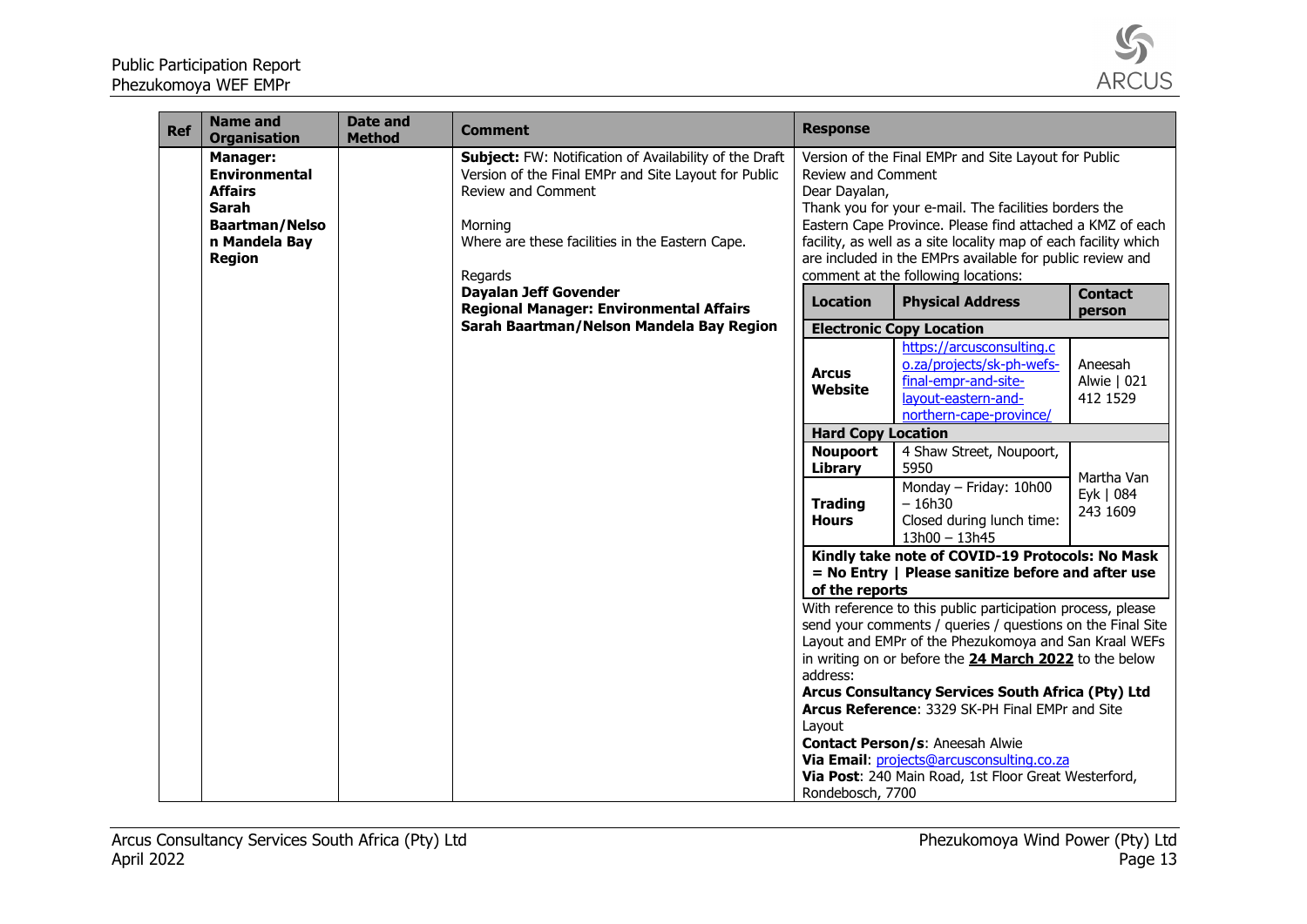

| <b>Ref</b> | <b>Name and</b><br><b>Organisation</b>                                                                                                                                         | <b>Date and</b><br><b>Method</b> | <b>Comment</b>                                                                                                                                                                                                                                                                                                                                                                                                                     | <b>Response</b>                                                                                                                                                                                                                                                                                                                                                                                                                                                                                                                                                                                                                                                                                                                                                                                                                                                                                                                                                                                                                                                                                               |
|------------|--------------------------------------------------------------------------------------------------------------------------------------------------------------------------------|----------------------------------|------------------------------------------------------------------------------------------------------------------------------------------------------------------------------------------------------------------------------------------------------------------------------------------------------------------------------------------------------------------------------------------------------------------------------------|---------------------------------------------------------------------------------------------------------------------------------------------------------------------------------------------------------------------------------------------------------------------------------------------------------------------------------------------------------------------------------------------------------------------------------------------------------------------------------------------------------------------------------------------------------------------------------------------------------------------------------------------------------------------------------------------------------------------------------------------------------------------------------------------------------------------------------------------------------------------------------------------------------------------------------------------------------------------------------------------------------------------------------------------------------------------------------------------------------------|
| 4.1        | <b>Dayalan</b><br>Govender<br><b>Regional</b><br><b>Manager:</b><br><b>Environmental</b><br><b>Affairs</b><br>Sarah<br><b>Baartman/Nelso</b><br>n Mandela Bay<br><b>Region</b> | 03/03/2022<br><b>Per E-mail</b>  | From: Dayalan Govender<br>Sent: Thursday, March 3, 2022 12:28 PM<br>To: ERM Arcus Projects<br>Subject: RE: Notification of Availability of the Draft<br>Version of the Final EMPr and Site Layout for Public<br>Review and Comment<br>Aneesah Alwie<br>These sites are outside my region.<br>Regards<br><b>Dayalan Jeff Govender</b><br><b>Regional Manager: Environmental Affairs</b><br>Sarah Baartman/Nelson Mandela Bay Region | Via Telephone: +27 21 412 1529<br>Following the 30-day public participation, the EMPr<br>including the Final Site Layout, will be submitted to the<br>Department of Forestry, Fisheries and the Environment for<br>approval prior to commencement of an activity.<br>Please feel free to contact as per the table above should<br>you have any queries.<br><b>Thank You</b><br>Kind Regards<br><b>Aneesah Alwie</b><br>Environmental Consultant, South Africa<br>From: ERM Arcus Projects<br>Sent: Tuesday, March 22, 2022 3:19 PM<br>To: Dayalan Govender<br>Subject: RE: Notification of Availability of the Draft<br>Version of the Final EMPr and Site Layout for Public<br><b>Review and Comment</b><br>Dear Dayalan,<br>Thank you for the confirmation $-$ the notification was<br>shared via an internal communication to your offices. You<br>are not included as an I&AP for this application processes,<br>if you are interested in being included as a registered I&AP<br>for this development please let me know.<br>Your consideration and response is appreciated.<br>Thank You<br>Kind Regards |
| 5.         | Lydia Kutu                                                                                                                                                                     | 03/03/2022                       | From: Lydia Kutu                                                                                                                                                                                                                                                                                                                                                                                                                   | <b>Aneesah Alwie</b><br>e-mail received and acknowledged by the EAP.                                                                                                                                                                                                                                                                                                                                                                                                                                                                                                                                                                                                                                                                                                                                                                                                                                                                                                                                                                                                                                          |
|            | <b>DFFE</b><br><b>Integrated</b><br><b>Environmental</b><br><b>Authorisations:</b><br><b>Priority</b><br><b>Infrastructure</b><br><b>Developments</b>                          | <b>Per E-mail</b>                | Sent: Thursday, 03 March 2022 11:39<br>To: Ashlin Bodasing; Sheldon Vandrey; D. Moleko;<br>Gerry Pienaar<br>Cc: Azrah Essop; EIAadmin; Salome Mambane<br>Subject: 14/12/16/3/3/2/1028/1/MP1 &<br>1029/1/MP1<br>Good day.<br>Please find herein the attached letters for the above<br>mentioned.<br>I hope you find all in order.                                                                                                   | Responses to the comments provided by the DFFE has<br>been adequately responded to and sections of the EMPr<br>has been referenced.                                                                                                                                                                                                                                                                                                                                                                                                                                                                                                                                                                                                                                                                                                                                                                                                                                                                                                                                                                           |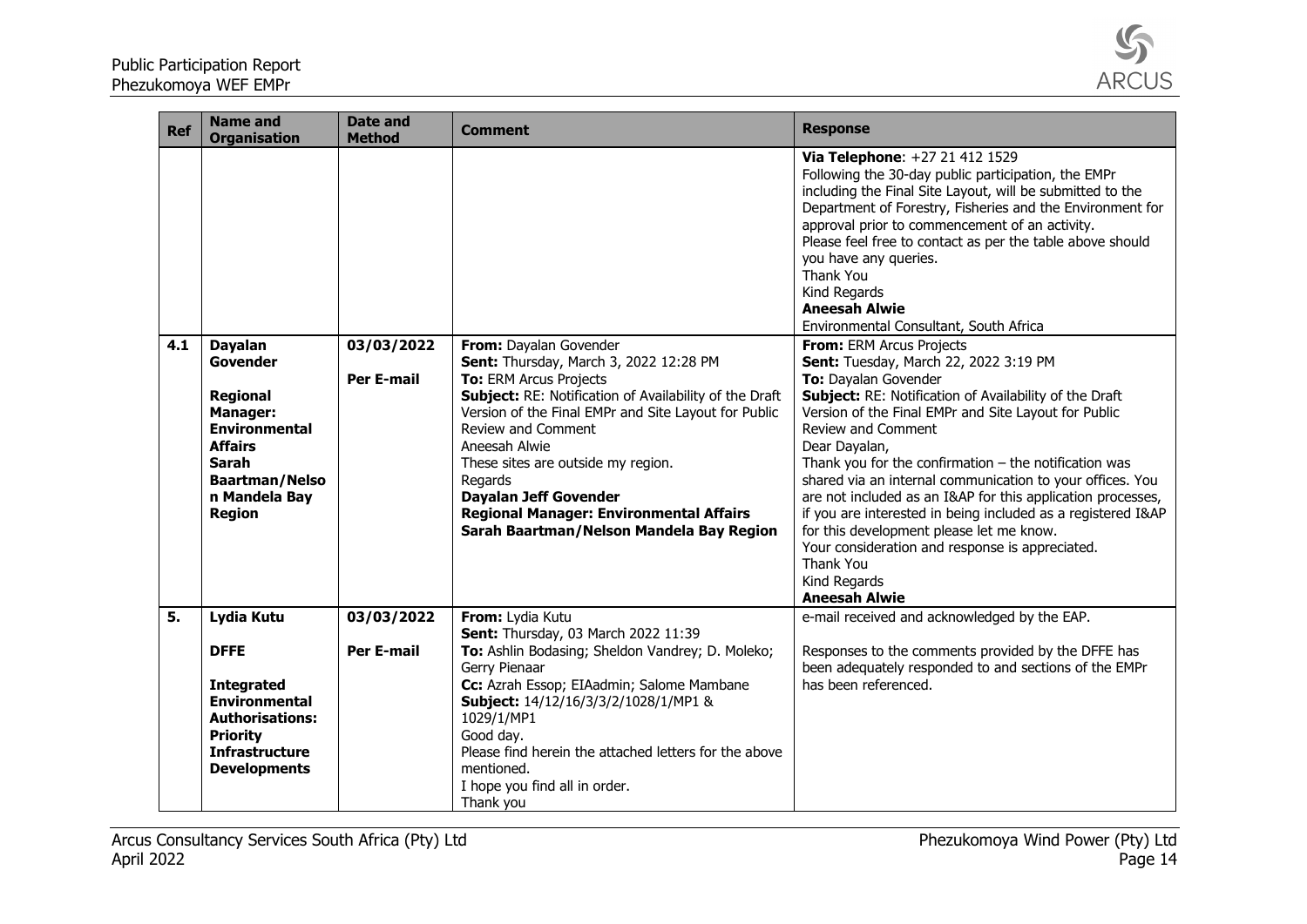

| <b>Ref</b> | <b>Name and</b><br><b>Organisation</b> | <b>Date and</b><br><b>Method</b> | <b>Comment</b>              |                                                                                                                                                                                                                                                                                                                                                                                                                                                                                                                                                                                                                                                                                                                                                                                                                 | <b>Response</b>                                                                                                                                                                                                                                                                       |                                                                                                 |
|------------|----------------------------------------|----------------------------------|-----------------------------|-----------------------------------------------------------------------------------------------------------------------------------------------------------------------------------------------------------------------------------------------------------------------------------------------------------------------------------------------------------------------------------------------------------------------------------------------------------------------------------------------------------------------------------------------------------------------------------------------------------------------------------------------------------------------------------------------------------------------------------------------------------------------------------------------------------------|---------------------------------------------------------------------------------------------------------------------------------------------------------------------------------------------------------------------------------------------------------------------------------------|-------------------------------------------------------------------------------------------------|
|            |                                        |                                  | Kind Regards,<br>Lydia Kutu | Integrated Environmental Authorisations:<br>Priority Infrastructure Developments                                                                                                                                                                                                                                                                                                                                                                                                                                                                                                                                                                                                                                                                                                                                |                                                                                                                                                                                                                                                                                       |                                                                                                 |
|            | DFFE Comment on the Phezukomoya WEF    | Final EMPr                       | No.                         | <b>Comment from DFFE</b>                                                                                                                                                                                                                                                                                                                                                                                                                                                                                                                                                                                                                                                                                                                                                                                        | <b>EAP Response</b>                                                                                                                                                                                                                                                                   | <b>Section in Final EMPr</b>                                                                    |
|            |                                        |                                  |                             | COMMENTS ON THE ENVIRONMENTAL MANAGEMENT PROGRAMME (EMPR) AND LAYOUT PLAN TO COMPLY<br>WITH CONDITIONS 15 AND 16 OF THE ENVIRONMENTAL AUTHORISATION DATED 26 OCTOBER 2021 FOR<br>THE 217MW PHEZUKOMOYA WIND ENERGY FACILITY (WEF), 132KV GRID CONNECTION TRANSMISSION<br>POWER LINE AND ASSOCIATED INFRASTRUCTURE IN THE NORTHERN CAPE PROVINCE AND THE EASTERN<br>CAPE PROVINCE.<br>The Environmental Authorisation (EA) for the above-mentioned project dated 26 October 2021 (as amended),<br>the draft Environmental Management Programme (EMPr) and Layout Plan dated February 2022 and received by<br>the Department on 21 February 2022, and the acknowledgement of receipt thereof on 22 February 2022, refer.<br>The Department has the following comments on the abovementioned EMPr and layout plan: |                                                                                                                                                                                                                                                                                       |                                                                                                 |
|            |                                        |                                  | (a)                         | <b>EMPr Report</b>                                                                                                                                                                                                                                                                                                                                                                                                                                                                                                                                                                                                                                                                                                                                                                                              |                                                                                                                                                                                                                                                                                       |                                                                                                 |
|            |                                        |                                  | (i)                         | Please ensure that the final Layout Plan<br>and final EMPr adequately addresses and<br>complies with all the relevant conditions of<br>the authorised EA as amended (including<br>any conditions relating to the EMPr and<br>layout plan in subsequent amendments),<br>as well as recommendations from<br>specialists.                                                                                                                                                                                                                                                                                                                                                                                                                                                                                          | The final layout plan and<br>EMPr adequately addresses<br>and complies with the<br>conditions of the EA as<br>amended.<br>A section is included in the<br>EMPr to show where and<br>how the conditions of the EA<br>has been addressed in the<br>Final Layout Plan and Final<br>EMPr. | Volume I: Section 4:<br>Compliance with the EA                                                  |
|            |                                        |                                  | (ii)                        | Please ensure that all mitigation<br>recommendations are in line with<br>applicable and most recent guidelines (for<br>e.g. birds and bats).                                                                                                                                                                                                                                                                                                                                                                                                                                                                                                                                                                                                                                                                    | The mitigation<br>recommendations included in<br>the final EMPr are in line with<br>applicable guidelines. The<br>EMPr also advises that<br>monitoring must be                                                                                                                        | Volume I: Section 9:<br>Operational Phase Mitigation<br>Measures<br>As applicable in management |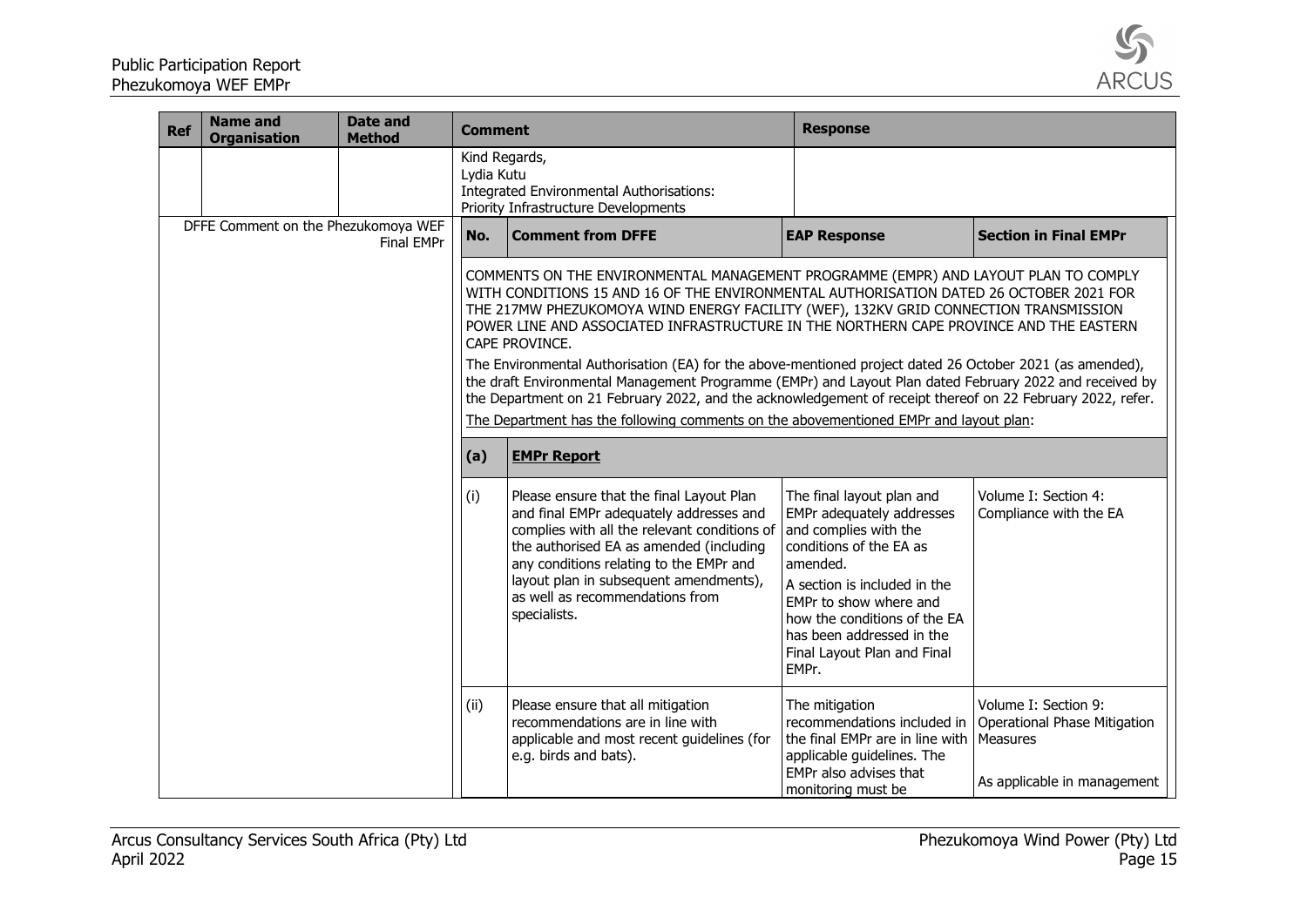

| <b>Ref</b> | <b>Name and</b><br><b>Organisation</b> | <b>Date and</b><br><b>Method</b> | <b>Comment</b> |                                                                                                                                                                                                                                                                                                                                                 | <b>Response</b>                                                                                                                                                                                                                                                                                                                                                                                                                                                                                                                                           |                                                                                                                                                                                          |
|------------|----------------------------------------|----------------------------------|----------------|-------------------------------------------------------------------------------------------------------------------------------------------------------------------------------------------------------------------------------------------------------------------------------------------------------------------------------------------------|-----------------------------------------------------------------------------------------------------------------------------------------------------------------------------------------------------------------------------------------------------------------------------------------------------------------------------------------------------------------------------------------------------------------------------------------------------------------------------------------------------------------------------------------------------------|------------------------------------------------------------------------------------------------------------------------------------------------------------------------------------------|
|            |                                        |                                  |                |                                                                                                                                                                                                                                                                                                                                                 | 'according to the applicable<br>bird and bat guidelines at the<br>time of commercial<br>operations'.                                                                                                                                                                                                                                                                                                                                                                                                                                                      | plans - Volume I: Section 12<br>– 23.                                                                                                                                                    |
|            |                                        |                                  | (iii)          | Kindly ensure that the EMPr complies with<br>the content of the EMPr in terms of<br>Appendix 4 of the Environmental Impact<br>Assessment Regulations, 2014, as<br>amended.                                                                                                                                                                      | The Final EMPr was produced<br>in accordance with Section<br>24N of the Act and the<br>content of the EMPr is in<br>accordance with the<br>requirements in terms of<br>Appendix 4 of the<br>Environmental Impact<br>Assessment Regulations,<br>2014, as amended.                                                                                                                                                                                                                                                                                          | Volume I: Section 1.2.1:<br>Compliance with Appendix 4<br>of the EIA Regulations                                                                                                         |
|            |                                        |                                  | (b)            | <b>Layout Map</b>                                                                                                                                                                                                                                                                                                                               |                                                                                                                                                                                                                                                                                                                                                                                                                                                                                                                                                           |                                                                                                                                                                                          |
|            |                                        |                                  | (i)            | Please motivate for/confirm that the<br>following turbines on the sensitivity map<br>included in Figure 4 of Appendix A are<br>indeed outside the below mentioned<br>sensitive zones:<br>· Turbine WTG8, WTG18, WTG19,<br>WTG21, WTG24 and WTG25 are close to<br>the bat no go area.<br>• Turbine WTG2 is close to waterbodies<br>and wetlands. | The EAP, in correspondence<br>with the bat specialist<br>confirm that Turbines WTG8,<br>WTG18, WTG19, WTG21,<br>WTG24 and WTG25 are<br>outside of the bat buffer.<br>These turbines seem to be<br>encroaching due to the<br>symbol used and resolution<br>of the Figures. The specialist<br>also confirmed during further<br>correspondence that no<br>turbine overlaps with the<br>buffer, including the blade<br>length and point of the actual<br>turbine.<br>During the walkthough site<br>visits, any environmental<br>feature identified during the | Volume I: Appendix A: Figure<br>4<br>Volume I: Section 2.1: EMPr<br>Update<br>Volume I: Section $7 - 11$ :<br><b>Mitigation Measures</b><br>Volume II: Specialist<br>Walkthrough Reports |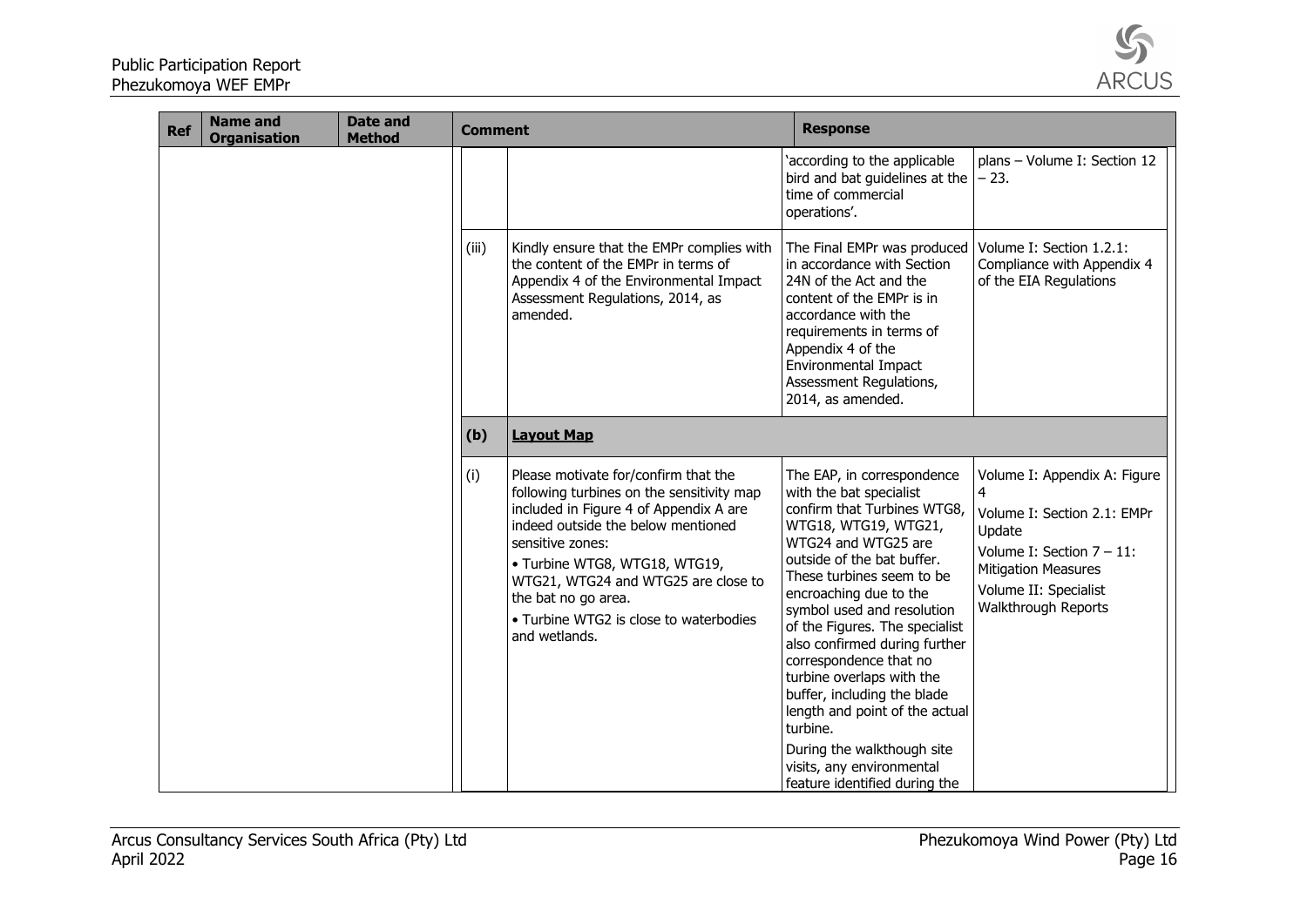

| application processes were<br>ground-truthed, the<br>waterbodies close to WTG02<br>may not be sensitive and<br>thus any buffer was removed<br>by the specialist.<br>"During the site visit,<br>additional important bat<br>features were identified<br>(including dams, water<br>pumps and drainage lines) as<br>well as features that did not<br>require buffers (such as<br>drainage lines that were not<br>apparent, or missing water                                                                                                                                                                                                                                                             |                                            |
|------------------------------------------------------------------------------------------------------------------------------------------------------------------------------------------------------------------------------------------------------------------------------------------------------------------------------------------------------------------------------------------------------------------------------------------------------------------------------------------------------------------------------------------------------------------------------------------------------------------------------------------------------------------------------------------------------|--------------------------------------------|
| features)."                                                                                                                                                                                                                                                                                                                                                                                                                                                                                                                                                                                                                                                                                          |                                            |
| <b>Public Participation</b><br>(c)                                                                                                                                                                                                                                                                                                                                                                                                                                                                                                                                                                                                                                                                   |                                            |
| (i)<br>The Public Participation Process must be<br>The public participation was<br>conducted in terms of the Public<br>conducted according to the<br>Participation Plan approved on 15<br>approved PP Plan.<br>February 2022.                                                                                                                                                                                                                                                                                                                                                                                                                                                                        | Volume III: Public<br>Participation Report |
| (ii)<br>Proof of correspondence with the various<br>Proof of correspondence and<br>stakeholders must be included in the final<br>the most current available<br>EMPr. Should you be unable to obtain<br>contact details of I&APs are<br>comments, proof must be submitted to the included as appendices in the<br>Department of the attempts that were<br>PP report (Volume III) of the<br>Final EMPr.<br>made to obtain comments. Kindly ensure<br>that the contact details of I&APs are the<br>To comply with the POPI Act,<br>most current.<br>2013 (POPI Act 4 of 2013):<br>• The contact details, e-mail<br>address and postal address<br>of the public on the I&AP<br>database will not be made | Volume III: Public<br>Participation Report |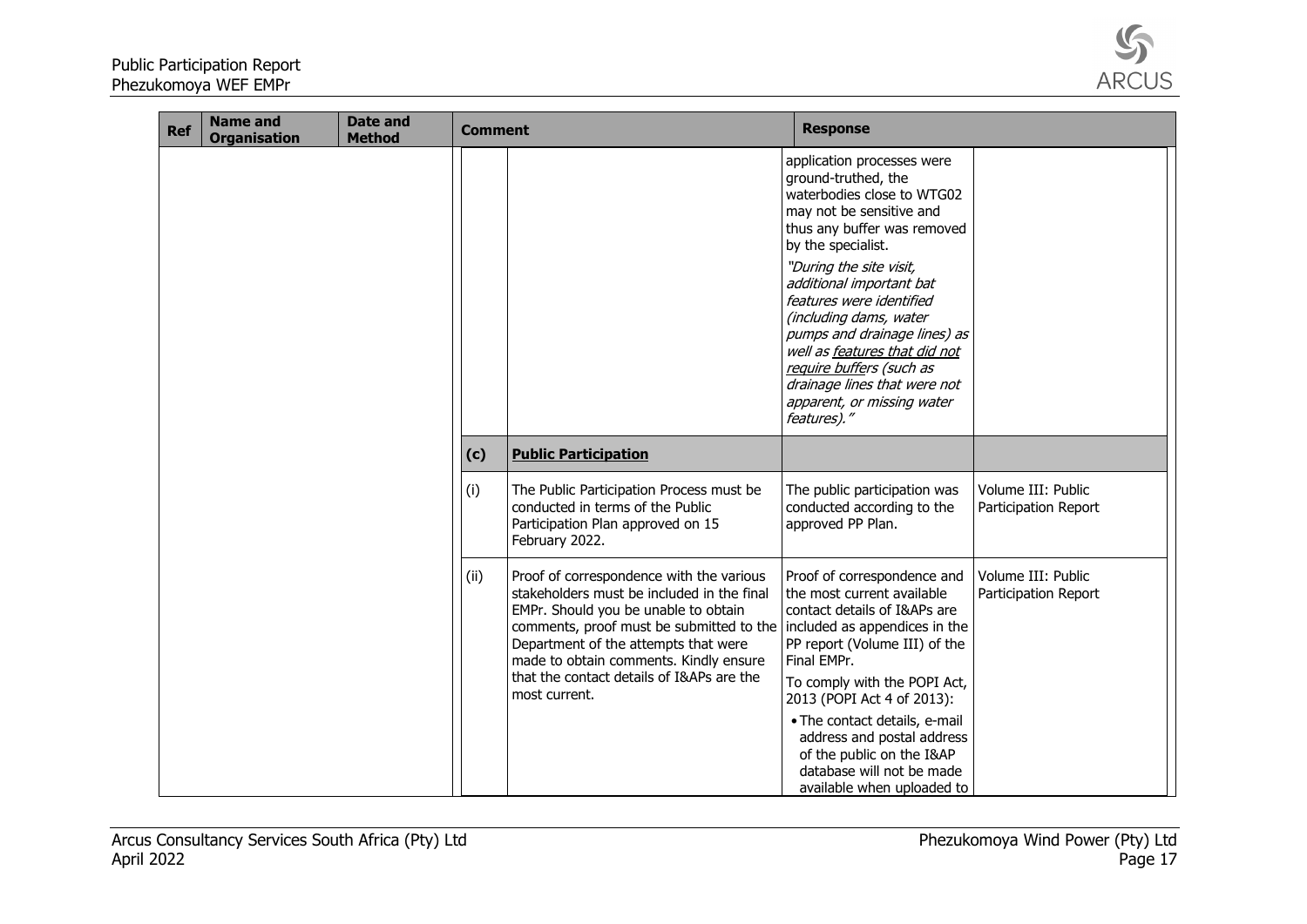

| <b>Ref</b> | <b>Name and</b><br><b>Organisation</b> | <b>Date and</b><br><b>Method</b> | <b>Comment</b> |                                                                                                                                                                                                                                                                                                                                                                                                      | <b>Response</b>                                                                                                                                                                                                                                                                                                             |                                                                    |
|------------|----------------------------------------|----------------------------------|----------------|------------------------------------------------------------------------------------------------------------------------------------------------------------------------------------------------------------------------------------------------------------------------------------------------------------------------------------------------------------------------------------------------------|-----------------------------------------------------------------------------------------------------------------------------------------------------------------------------------------------------------------------------------------------------------------------------------------------------------------------------|--------------------------------------------------------------------|
|            |                                        |                                  |                |                                                                                                                                                                                                                                                                                                                                                                                                      | the Arcus website for<br>public, however this will be<br>made available to the<br>Department and to any<br>I&AP who may wish to<br>appeal; and<br>. The contact details, e-mail<br>address and postal address<br>of I&APs will be excluded<br>in the Comments and<br>Responses Trail and Public<br>Participation Documents. |                                                                    |
|            |                                        |                                  | (iii)          | Copies of comments received from<br>registered interested and affected parties<br>(I&APs) and organs of state, which have<br>jurisdiction in respect of the authorised<br>activity must be submitted to the<br>Department with the final EMPr.                                                                                                                                                       | Copies of comments are<br>included as appendices in the   Participation Report<br>PP report (Volume III) of the<br>Final EMPr.                                                                                                                                                                                              | Volume III: Public                                                 |
|            |                                        |                                  | (iv)           | Please ensure that all issues raised, and<br>comments received, on the revised draft<br>EMPr from registered I&APs and organs of<br>state which have jurisdiction in respect of<br>the activity (including this Department's<br>Biodiversity and Conservation section at<br>BCAdmin@dffe.gov.za) are adequately<br>addressed and included in the final EMPr.                                         | Comments received and any<br>issues raised on the Final<br>EMPr has been adequately<br>addressed in the Final EMPr.                                                                                                                                                                                                         | Volume I: Final EMPr<br>Volume III: Public<br>Participation Report |
|            |                                        |                                  | (v)            | Comments and responses must be<br>incorporated into a Comments and<br>Response (CRR) Report (in table format,<br>indicating the date of comment, format of<br>comment, name of organisation/I≈ the<br>comment received; and the response from<br>the EAP/Applicant/Specialist). Comments<br>from I&APs must not be split and arranged Final EMPr is provided.<br>into categories. Comments from each | A comments and responses<br>table (see Section 5 of the<br>Volume III: PP Report) has<br>been produced and<br>comments from I&APS are<br>addressed and sections<br>where this is reflected in the                                                                                                                           | Volume III: Public<br>Participation Report                         |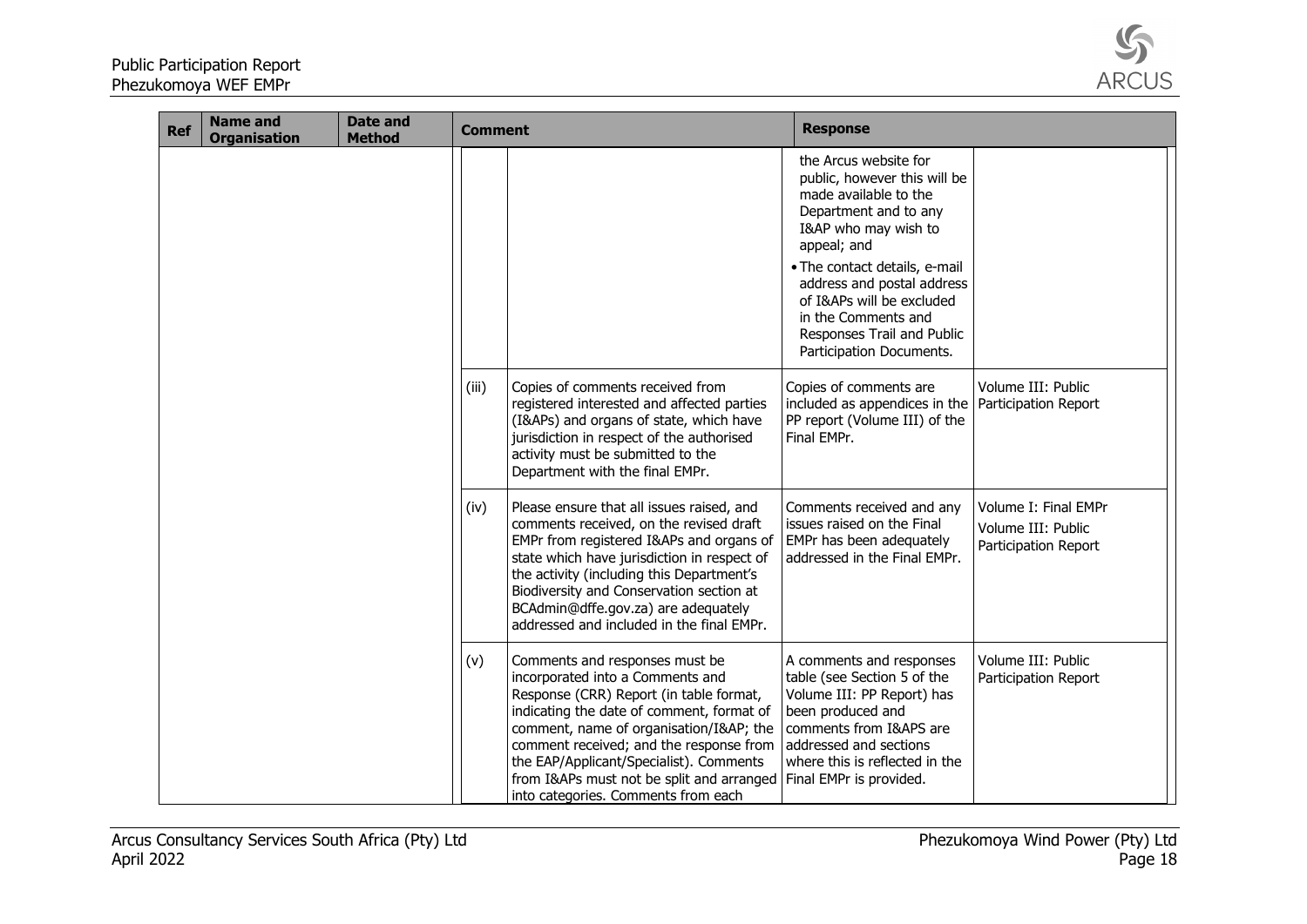

| <b>Ref</b> | <b>Name and</b><br><b>Organisation</b> | <b>Date and</b><br><b>Method</b> | <b>Comment</b> |                                                                                                                                                                                                                                     | <b>Response</b>                                                                                                                                                                                                                                                                                                                                                              |                                                                                                                       |
|------------|----------------------------------------|----------------------------------|----------------|-------------------------------------------------------------------------------------------------------------------------------------------------------------------------------------------------------------------------------------|------------------------------------------------------------------------------------------------------------------------------------------------------------------------------------------------------------------------------------------------------------------------------------------------------------------------------------------------------------------------------|-----------------------------------------------------------------------------------------------------------------------|
|            |                                        |                                  |                | submission must be responded to<br>individually.                                                                                                                                                                                    |                                                                                                                                                                                                                                                                                                                                                                              |                                                                                                                       |
|            |                                        |                                  | (vi)           | Please ensure that comments made by<br>I&APs are comprehensively captured and<br>responded to clearly and fully. Please note<br>that a response such as "noted" is not<br>regarded as an adequate response to an<br>I&AP's comment. | Comments received are<br>captured appropriately and<br>responded to in a clear and<br>concise manner by the EAP /<br>Specialist / Applicant.<br>Sections where any revisions<br>are made based on<br>comments received are also<br>provided in the responses.<br>Responses to comments are<br>provided in a table format<br>(see Section 5 of the Volume<br>III: PP Report). | Volume III: Public<br>Participation Report                                                                            |
| 6.         | Zakiya<br><b>Abrahams</b>              | 08/03/2022                       |                | From: Abrahams, Zakiya<br>Sent: Tuesday, March 8, 2022 3:57 PM                                                                                                                                                                      | From: Aneesah Alwie<br>Sent: Monday, March 14, 2022 4:04 PM                                                                                                                                                                                                                                                                                                                  |                                                                                                                       |
|            |                                        | <b>Per E-mail</b>                |                | <b>To:</b> Aneesah Alwie                                                                                                                                                                                                            | To: Abrahams, Zakiya                                                                                                                                                                                                                                                                                                                                                         |                                                                                                                       |
|            | <b>Project</b>                         |                                  |                | Subject: Wind project kmzs                                                                                                                                                                                                          | Subject: RE: Wind project kmzs                                                                                                                                                                                                                                                                                                                                               |                                                                                                                       |
|            | <b>Developer</b>                       |                                  | Hi Aneesah,    |                                                                                                                                                                                                                                     | Afternoon Zakiya,                                                                                                                                                                                                                                                                                                                                                            |                                                                                                                       |
|            |                                        |                                  |                | I see Arcus is doing the Final EMPr and layouts for                                                                                                                                                                                 |                                                                                                                                                                                                                                                                                                                                                                              | Apologies for the delayed response. Would it be possible                                                              |
|            | <b>WKN</b><br><b>Windcurrent SA</b>    |                                  |                | EDF's Noupoort projects. Would it be possible to<br>please send the kmz's of the final layouts and                                                                                                                                  | to please send a formal request to the project email<br>account. If your email could please specify Name and                                                                                                                                                                                                                                                                 |                                                                                                                       |
|            | (Pty) Ltd                              |                                  |                | powerline routes for these two projects?                                                                                                                                                                                            |                                                                                                                                                                                                                                                                                                                                                                              | Contact Details of the I&AP, Interest in the Project, and (if                                                         |
|            |                                        |                                  | Thanks!        |                                                                                                                                                                                                                                     |                                                                                                                                                                                                                                                                                                                                                                              | the information as below is still required) a motivation for                                                          |
|            |                                        |                                  | Kind regards,  |                                                                                                                                                                                                                                     | the request to obtain the KMZ of the final layouts and                                                                                                                                                                                                                                                                                                                       |                                                                                                                       |
|            |                                        |                                  |                | Zakiya Abrahams                                                                                                                                                                                                                     | powerlines of the San Kraal and Phezukomoya WEFs.                                                                                                                                                                                                                                                                                                                            |                                                                                                                       |
|            |                                        |                                  |                | Project Developer                                                                                                                                                                                                                   |                                                                                                                                                                                                                                                                                                                                                                              | Please send this to <b>projects@arcusconsulting.co.za</b><br>Please do not hesitate to contact me should you have any |
|            |                                        |                                  |                |                                                                                                                                                                                                                                     | questions or require assistance.                                                                                                                                                                                                                                                                                                                                             |                                                                                                                       |
|            |                                        |                                  |                |                                                                                                                                                                                                                                     | Thank You,                                                                                                                                                                                                                                                                                                                                                                   |                                                                                                                       |
|            |                                        |                                  |                |                                                                                                                                                                                                                                     | Regards                                                                                                                                                                                                                                                                                                                                                                      |                                                                                                                       |
|            |                                        |                                  |                |                                                                                                                                                                                                                                     | Aneesah Alwie                                                                                                                                                                                                                                                                                                                                                                |                                                                                                                       |
|            |                                        |                                  |                |                                                                                                                                                                                                                                     | From: Aneesah Alwie                                                                                                                                                                                                                                                                                                                                                          |                                                                                                                       |
|            |                                        |                                  |                |                                                                                                                                                                                                                                     | Sent: Thursday, March 24, 2022 10:52 AM<br>To: Abrahams, Zakiya                                                                                                                                                                                                                                                                                                              |                                                                                                                       |
|            |                                        |                                  |                |                                                                                                                                                                                                                                     | Subject: RE: Wind project kmzs                                                                                                                                                                                                                                                                                                                                               |                                                                                                                       |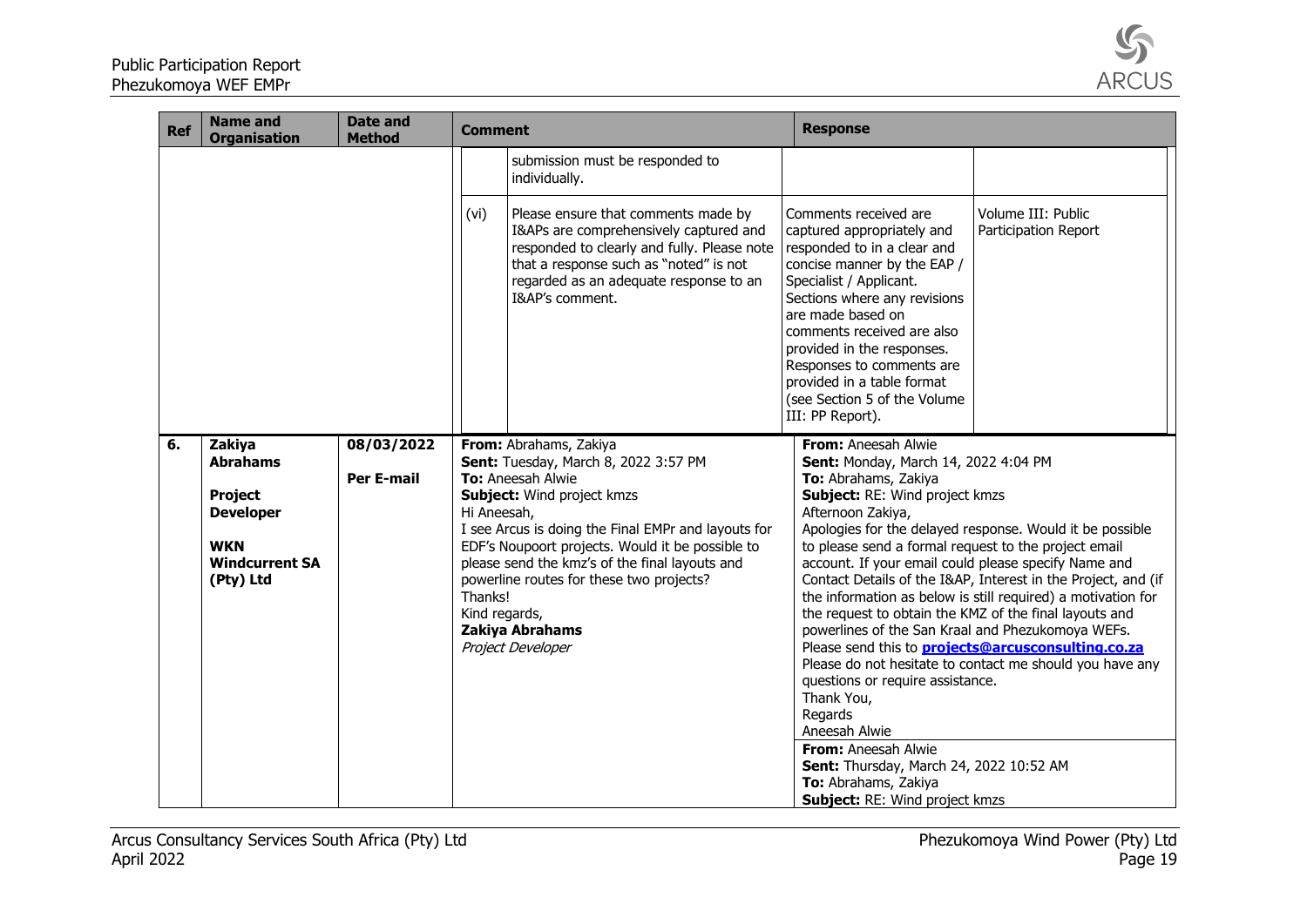

| <b>Ref</b> | <b>Name and</b><br><b>Organisation</b> | <b>Date and</b><br><b>Method</b> | <b>Comment</b> | <b>Response</b>                                                                                                                                                                                                                                                                                                                                                                                                                                                                                                                                                                                                                                                                                                                                                                                                                                                                                                                                                                                                                                                                                                                                                                                                                                                                                                                                                                                                                                                                                                                                                                                                                                                                                                |
|------------|----------------------------------------|----------------------------------|----------------|----------------------------------------------------------------------------------------------------------------------------------------------------------------------------------------------------------------------------------------------------------------------------------------------------------------------------------------------------------------------------------------------------------------------------------------------------------------------------------------------------------------------------------------------------------------------------------------------------------------------------------------------------------------------------------------------------------------------------------------------------------------------------------------------------------------------------------------------------------------------------------------------------------------------------------------------------------------------------------------------------------------------------------------------------------------------------------------------------------------------------------------------------------------------------------------------------------------------------------------------------------------------------------------------------------------------------------------------------------------------------------------------------------------------------------------------------------------------------------------------------------------------------------------------------------------------------------------------------------------------------------------------------------------------------------------------------------------|
|            |                                        |                                  |                | Hi Zakiya,<br>Resending an email sent on 14/03/2022. Would it be<br>possible to please send a formal request to the project<br>email account. If your email could please specify Name<br>and Contact Details of the I&AP, Interest in the Project,<br>and (if the information as below is still required) a<br>motivation for the request to obtain the KMZ of the final<br>layouts and powerlines of the San Kraal and Phezukomoya<br>WEFs.<br>Please send this to <b>projects@arcusconsulting.co.za</b><br>Please do not hesitate to contact me should you have any<br>questions or require assistance.<br>Thank You,<br>Regards<br>Aneesah Alwie<br>From: Aneesah Alwie<br>Sent: Thursday, March 24, 2022 4:43 PM<br>To: Abrahams, Zakiya<br>Cc: ERM Arcus Projects<br>Subject: RE: Wind project kmzs<br>Dear Zakiya<br>Please note that a PDF of the respective WEF Final Layouts<br>are available for download from the Arcus website:<br>https://arcusconsulting.co.za/projects/sk-ph-wefs-final-<br>empr-and-site-layout-eastern-and-northern-cape-province/<br>and have also been attached to this e-mail. A response has<br>not been received to the below response and thus the<br>KMZ, which is not in the public domain cannot be<br>distributed at this stage. With reference to this public<br>participation process, please send your comments /<br>queries / questions on the Final Site Layout and EMPr of<br>the Phezukomoya and San Kraal WEFs in writing to the<br>below address:<br>Arcus Consultancy Services South Africa (Pty) Ltd<br>Arcus Reference: 3329 SK-PH Final EMPr and Site<br>Layout<br><b>Contact Person/s: Aneesah Alwie</b><br>Via Email: projects@arcusconsulting.co.za |
|            |                                        |                                  |                | Via Post: 240 Main Road, 1st Floor Great Westerford,                                                                                                                                                                                                                                                                                                                                                                                                                                                                                                                                                                                                                                                                                                                                                                                                                                                                                                                                                                                                                                                                                                                                                                                                                                                                                                                                                                                                                                                                                                                                                                                                                                                           |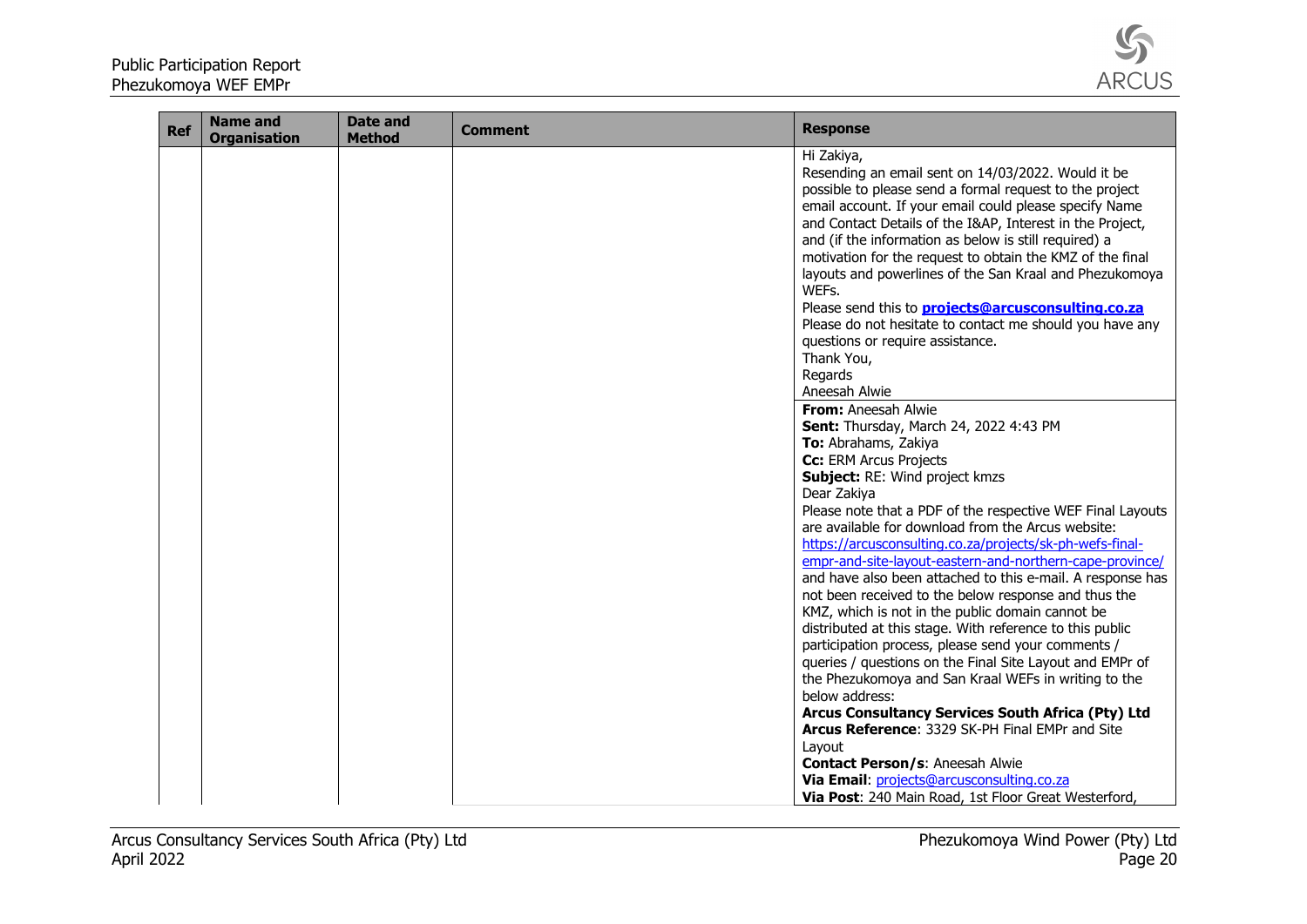

| <b>Ref</b>     | <b>Name and</b><br><b>Organisation</b>                                        | <b>Date and</b><br><b>Method</b> | <b>Comment</b>                                                                                                                                                                                                                                                                                                                                                                                                                                                     | <b>Response</b>                                                                                                                                                                                                                                                                                                                                                                                                                                                                                                                                                                                                                                                                                                                                                                                                                                                                                                                                                                                                                                                                                                                                                                                                                                                                                                                                      |
|----------------|-------------------------------------------------------------------------------|----------------------------------|--------------------------------------------------------------------------------------------------------------------------------------------------------------------------------------------------------------------------------------------------------------------------------------------------------------------------------------------------------------------------------------------------------------------------------------------------------------------|------------------------------------------------------------------------------------------------------------------------------------------------------------------------------------------------------------------------------------------------------------------------------------------------------------------------------------------------------------------------------------------------------------------------------------------------------------------------------------------------------------------------------------------------------------------------------------------------------------------------------------------------------------------------------------------------------------------------------------------------------------------------------------------------------------------------------------------------------------------------------------------------------------------------------------------------------------------------------------------------------------------------------------------------------------------------------------------------------------------------------------------------------------------------------------------------------------------------------------------------------------------------------------------------------------------------------------------------------|
| $\blacksquare$ | Zakiya<br><b>Abrahams</b><br><b>WKN</b><br><b>WIndcurrent SA</b><br>(Pty) Ltd | 06/04/2022<br><b>Per E-mail</b>  | From: Abrahams, Zakiya<br>Sent: Wednesday, April 6, 2022 8:38 AM<br>To: ERM Arcus Projects<br>Cc: Aneesah Alwie<br>Subject: San Kraal and Phezukomoya WEF kmzs<br>Hi Aneesah,<br>Please may I register as an I&AP for the San Kraal<br>and Phezukomoya projects? I'd like to request the<br>kmz's of the final powerline route for two projects<br>as we are interested in the grid capacity in the area.<br>Kind regards,<br>Zakiya Abrahams<br>Project Developer | Rondebosch, 7700<br>Via Telephone: +27 21 412 1529<br>Following the 30-day public participation, the EMPr<br>including the Final Site Layout, will be submitted to the<br>Department of Forestry, Fisheries and the Environment for<br>approval prior to commencement of an activity.<br>Please feel free to contact as per the table above should<br>you have any queries.<br>Thank You<br>Kind Regards<br><b>Aneesah Alwie</b><br>Environmental Consultant, South Africa<br>From: ERM Arcus Projects<br>Sent: Thursday, April 14, 2022 12:01 PM<br>To: Abrahams, Zakiya<br>Subject: RE: San Kraal and Phezukomoya WEF kmzs<br>Dear Zakiya,<br>Thank you for your e-mail. You have been included on the<br>I&AP Database. The grid connection for both Facilities<br>received environmental authorisation in a separate basic<br>assessment process, DFFE Reference<br>14/12/16/3/3/1/2076, as amended (attached).<br>As the grid connection is not part of the Final EMPr for the<br>San Kraal and Phezukomoya WEF the powerline route KMZ<br>is not final. Please find attached a map to assist in<br>reviewing the powerline corridors authorised for the<br>facilities.<br>Trust the above and attached EA and Map will assist in<br>your query.<br>Thank You<br>Kind Regards<br><b>Aneesah Alwie</b><br>Environmental Consultant, South Africa |
|                | Zakiya<br><b>Abrahams</b>                                                     | 14/04/2022<br><b>Per E-mail</b>  | From: Abrahams, Zakiya<br>Sent: Thursday, April 14, 2022 1:09 PM<br><b>To:</b> ERM Arcus Projects >                                                                                                                                                                                                                                                                                                                                                                | EAP acknowledges I&AP response.                                                                                                                                                                                                                                                                                                                                                                                                                                                                                                                                                                                                                                                                                                                                                                                                                                                                                                                                                                                                                                                                                                                                                                                                                                                                                                                      |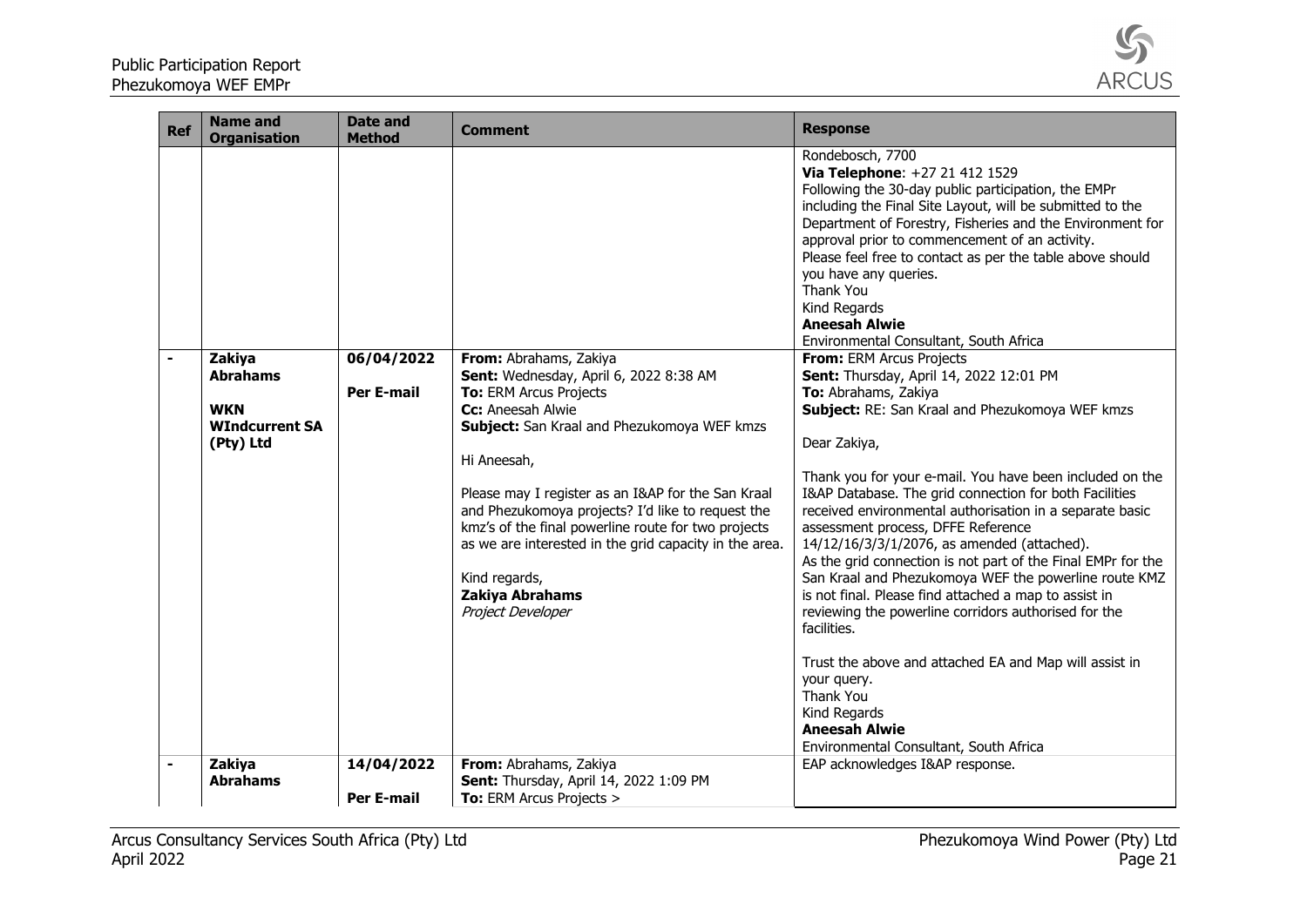

| <b>Ref</b> | <b>Name and</b><br><b>Organisation</b>                                       | <b>Date and</b><br><b>Method</b> | <b>Comment</b>                                                                                                                                                                                                                                                                                                                                                                                                                                                                                                                                                                                                                                                                                                                                                                                                                                                | <b>Response</b>                                                                                                                                                                                                                                                                                                                                                                                                                                                                                                                                                                                                                                                                                                                                                                                                                                                                                                                                                                                                                                                                                                                                                                                                                                                                                                                                                                                                                                               |
|------------|------------------------------------------------------------------------------|----------------------------------|---------------------------------------------------------------------------------------------------------------------------------------------------------------------------------------------------------------------------------------------------------------------------------------------------------------------------------------------------------------------------------------------------------------------------------------------------------------------------------------------------------------------------------------------------------------------------------------------------------------------------------------------------------------------------------------------------------------------------------------------------------------------------------------------------------------------------------------------------------------|---------------------------------------------------------------------------------------------------------------------------------------------------------------------------------------------------------------------------------------------------------------------------------------------------------------------------------------------------------------------------------------------------------------------------------------------------------------------------------------------------------------------------------------------------------------------------------------------------------------------------------------------------------------------------------------------------------------------------------------------------------------------------------------------------------------------------------------------------------------------------------------------------------------------------------------------------------------------------------------------------------------------------------------------------------------------------------------------------------------------------------------------------------------------------------------------------------------------------------------------------------------------------------------------------------------------------------------------------------------------------------------------------------------------------------------------------------------|
|            | <b>WKN</b><br><b>WIndcurrent SA</b><br>(Pty) Ltd                             |                                  | Subject: RE: San Kraal and Phezukomoya WEF<br>kmzs<br>Thanks, Aneesah.                                                                                                                                                                                                                                                                                                                                                                                                                                                                                                                                                                                                                                                                                                                                                                                        |                                                                                                                                                                                                                                                                                                                                                                                                                                                                                                                                                                                                                                                                                                                                                                                                                                                                                                                                                                                                                                                                                                                                                                                                                                                                                                                                                                                                                                                               |
| 7.         | <b>Dumisani</b><br><b>Mnweba</b><br><b>Director-MTCR.</b><br><b>Noupoort</b> | 22/03/2022<br><b>Per E-mail</b>  | From: dumisani mnweba<br>Sent: Tuesday, March 22, 2022 6:57 PM<br>To: ERM Arcus Projects<br><projects@arcusconsulting.co.za><br/>Subject: Final EMPr - concerns<br/>Good day Sir,<br/>I am hereby following up on behalf of my company<br/>MTCR. Dumisani is the director of Mnweba<br/>Transport construction and Roadworks, a company<br/>based in Noupoort, a company that has been<br/>involved in a number of energy renewable projects<br/>both in the NC and in the EC provinces. We were in<br/>our capacity as a construction company been<br/>involved with the construction of solar panels<br/>structures and with the construction of concrete<br/>slaps for the wind turbines. In the process of<br/>construction we in the process worked well<br/>alongside a number of environmentalists. Few<br/>concerns:</projects@arcusconsulting.co.za> | <b>From: ERM Arcus Projects</b><br>Sent: Thursday, March 24, 2022 3:31 PM<br>To: dumisani mnweba<br>Subject: RE: Final EMPr - MTCR availability<br>Dear Dumisani,<br>Our office has tried to reach you via the contact number<br>provided in the e-mail below and have reached voicemail.<br>We would have liked to discuss the e-mail received to<br>confirm if the e-mail relates to <i>this</i> public participation<br>process for the Environmental Management Programme<br>and Final Layout Plans of the San Kraal and Phezukomoya<br>WEFs (as per the attached notification letter) or if it<br>relates to the meetings proposed in Noupoort with the<br>community by the Applicants in due course. Please note<br>that there was no notification of any presentation to be<br>held in Noupoort on 24 March 2022 by Arcus.<br>The comment will still be responded to and included in the<br>comments and response report to be submitted to DFFE<br>for a final decision. Notification of submission and where<br>to access the Final EMPrs, once submitted to DFFE, will be<br>sent to all I&APs. If there are any questions regarding the<br>comment we will be in contact.<br>With reference to <i>this</i> public participation process, please<br>send your comments / queries / questions on the Final Site<br>Layout and EMPr of the Phezukomoya and San Kraal WEFs<br>to the undersigned.<br>Thank You<br>Kind Regards<br><b>Aneesah Alwie</b> |
|            |                                                                              |                                  | 1. Has this report taken cognisance of the fact that<br>Noupoort due to its poor economic development has<br>advantaged the preservation of indigenous plant<br>and animal niches which many governments are<br>lamenting over today.                                                                                                                                                                                                                                                                                                                                                                                                                                                                                                                                                                                                                         | Environmental Consultant, South Africa<br>The Environmental Impact Assessment process,<br>undertaken according to the NEMA EIA Regulations has<br>considered the negative environmental impacts on the<br>socio-economics as well as the local fauna and flora. The<br>impact management outcomes and actions are provided in                                                                                                                                                                                                                                                                                                                                                                                                                                                                                                                                                                                                                                                                                                                                                                                                                                                                                                                                                                                                                                                                                                                                 |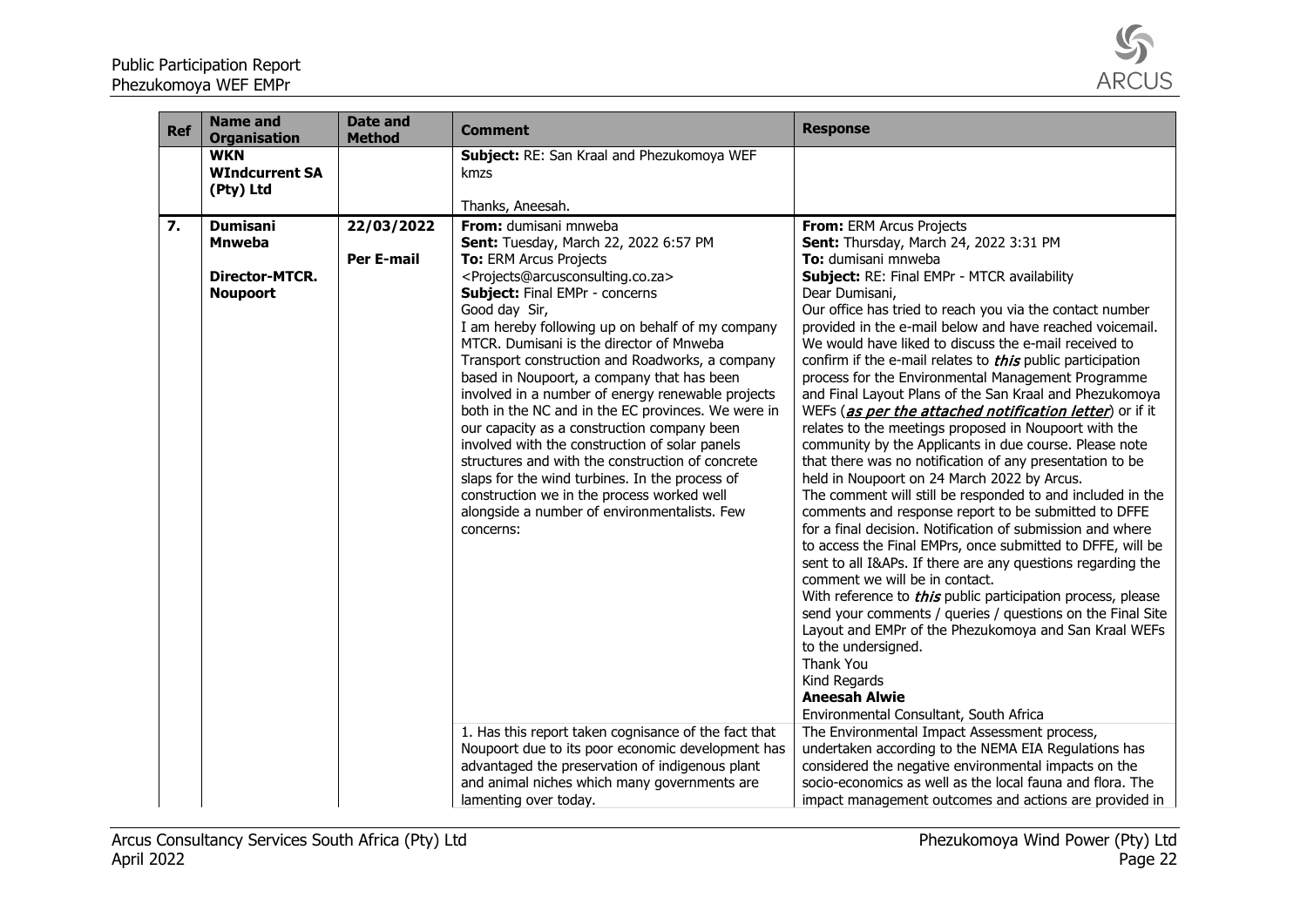

| <b>Ref</b> | <b>Name and</b><br><b>Organisation</b> | <b>Date and</b><br><b>Method</b> | <b>Comment</b>                                                                                                                                                                                                                                                                                                                                                                                                                                                                                                                                                                                                                | <b>Response</b>                                                                                                                                                                                                                                                                                                                                                                                                                                                         |
|------------|----------------------------------------|----------------------------------|-------------------------------------------------------------------------------------------------------------------------------------------------------------------------------------------------------------------------------------------------------------------------------------------------------------------------------------------------------------------------------------------------------------------------------------------------------------------------------------------------------------------------------------------------------------------------------------------------------------------------------|-------------------------------------------------------------------------------------------------------------------------------------------------------------------------------------------------------------------------------------------------------------------------------------------------------------------------------------------------------------------------------------------------------------------------------------------------------------------------|
|            |                                        |                                  | 2. In both Hartebeeshoek farms there are Blue<br>Cranes that use the mountain valleys for the living<br>and egg laying.                                                                                                                                                                                                                                                                                                                                                                                                                                                                                                       | the Final EMPr must be strictly adhered to and<br>implemented during all phases of the development.<br>The potential blue crane habitat was identified and<br>buffered during the original EIA process. The nests have<br>since been avoided and therefore no further mitigation is                                                                                                                                                                                     |
|            |                                        |                                  | 3. The rare Karoo Lynx and Red jackals have their<br>diagonal 6×6 kilometres radius movements taking<br>place on the top of those mountains.<br>The gold Cape Cobra take their refuge there also.<br>4. The Silver black Kudu family which has just<br>migrated into Noupoort from Bedford. This<br>immigration is due to high degree of hunting in<br>those areas.<br>5. The Allapen snake which very rare to spot does                                                                                                                                                                                                      | required in the Final EMPr.<br>A site walkthrough was conducted by an ecological<br>specialist prior to submission of the Final EMPr and Site<br>layout for public comment. Any further changes<br>recommended for implementation was undertaken by the<br>Applicant. The impact management outcomes and actions<br>as provided in the Final EMPr, as well as management<br>plans, must be strictly adhered to and implemented during<br>all phases of the development. |
|            |                                        |                                  | present itself on occasions and this snake is more<br>common in Australia.<br>It has become very clear to us that Noupoort is<br>presenting itself as the home for a number of<br>ecosystems. Also it is worth mentioning that<br>Noupoort is the hive of natural flora and fauna<br>which must be preserved at all costs. Few things<br>are at stake here:<br>• the danger or harm that may have been caused<br>resulting to drfting of indigenous species.<br>• damage to natural selection and ultimately<br>leading to a total loss of class and type.<br>• this may deprive Noupoort of future tourism<br>opportunities. |                                                                                                                                                                                                                                                                                                                                                                                                                                                                         |
|            |                                        |                                  | • total loss of heritage sites                                                                                                                                                                                                                                                                                                                                                                                                                                                                                                                                                                                                | A site walkthrough was conducted by a heritage specialist<br>prior to submission of the Final EMPr and Site layout for<br>public comment. Any further changes recommended for<br>implementation was undertaken by the Applicant. The<br>impact management outcomes and actions as provided in<br>the Final EMPr, as well as management plans, must be<br>strictly adhered to and implemented during all phases of<br>the development.                                   |
|            |                                        |                                  | I'm raising these serious concerns as a bonafide of<br>the town whose direct interests is in the whollistic                                                                                                                                                                                                                                                                                                                                                                                                                                                                                                                   | The concern and queries raised has been responded to.<br>The Applicant, along with the appointed ECO and                                                                                                                                                                                                                                                                                                                                                                |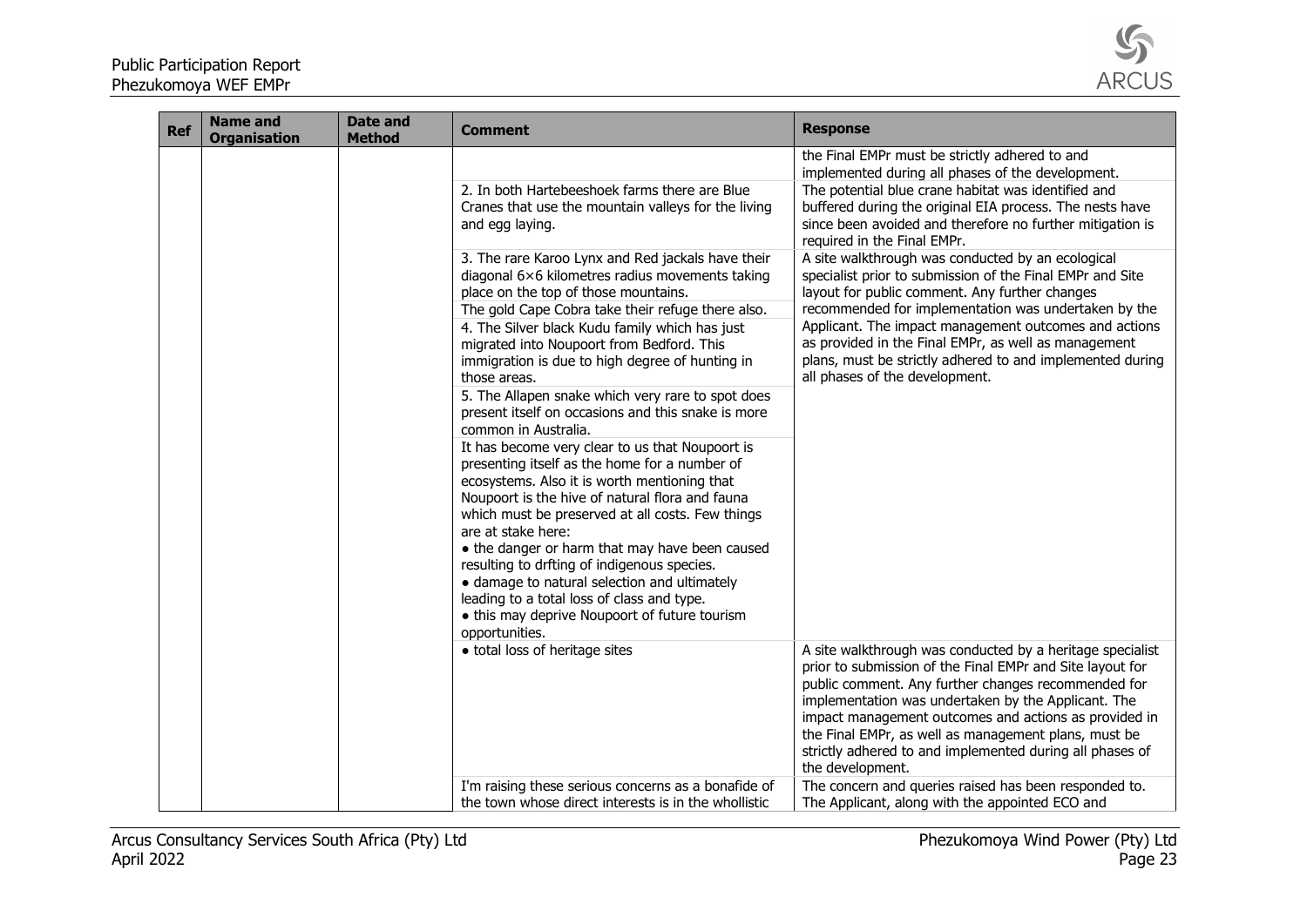

| <b>Ref</b> | <b>Name and</b><br><b>Organisation</b>                                        | <b>Date and</b><br><b>Method</b> | <b>Comment</b>                                                                                                                                                                                                                                                                                                                                                                                                                                                                                                                                                                                                                                                                                                                                                                                                                                    | <b>Response</b>                                                                                                                                                                                                                                                                                                                                                                                                                                                                                                                                                                                                                                                                                                                                                                                                                                                                                                                                                                                                                                                                                                                           |
|------------|-------------------------------------------------------------------------------|----------------------------------|---------------------------------------------------------------------------------------------------------------------------------------------------------------------------------------------------------------------------------------------------------------------------------------------------------------------------------------------------------------------------------------------------------------------------------------------------------------------------------------------------------------------------------------------------------------------------------------------------------------------------------------------------------------------------------------------------------------------------------------------------------------------------------------------------------------------------------------------------|-------------------------------------------------------------------------------------------------------------------------------------------------------------------------------------------------------------------------------------------------------------------------------------------------------------------------------------------------------------------------------------------------------------------------------------------------------------------------------------------------------------------------------------------------------------------------------------------------------------------------------------------------------------------------------------------------------------------------------------------------------------------------------------------------------------------------------------------------------------------------------------------------------------------------------------------------------------------------------------------------------------------------------------------------------------------------------------------------------------------------------------------|
|            |                                                                               |                                  | development rather than a single minded view. In<br>my involvement in the construction of these<br>structures we also played a pivotal role in assisting<br>the company on site on environmental impact<br>findings whilst the project was in progress as a way<br>of enhancing the work.<br>Your consideration of these issues will save what is<br>already extinct.<br>Yours in office.<br>Mr Dumisani Mnweba                                                                                                                                                                                                                                                                                                                                                                                                                                   | Contractor, will work in such a manner which will not<br>destroy the natural environment and all measures, as<br>recommended in the EMPr will be strictly adhered to and<br>enforced.                                                                                                                                                                                                                                                                                                                                                                                                                                                                                                                                                                                                                                                                                                                                                                                                                                                                                                                                                     |
| 7.1        | <b>Dumisani</b><br><b>Mnweba</b><br><b>Director-MTCR.</b><br><b>Noupoort</b>  | 22/03/2022<br><b>Per E-mail</b>  | From: dumisani mnweba<br>Sent: Tuesday, March 22, 2022 7:06 PM<br>To: ERM Arcus Projects<br>Subject: Re: Final EMPr - MTCR availability<br>This is to confirm our availability on the 24th March<br>in Noupoort presentation.<br>Thank you<br>Dumisani                                                                                                                                                                                                                                                                                                                                                                                                                                                                                                                                                                                            | No correspondence was sent out from the EAP or Arcus<br>that any meeting will take place in Noupoort. Per comms.<br>with the Applicant, a presentation will be held in Noupoort<br>in the upcoming weeks which is a complete separate<br>process to this process.                                                                                                                                                                                                                                                                                                                                                                                                                                                                                                                                                                                                                                                                                                                                                                                                                                                                         |
| 8.         | Lindelwa<br><b>Mnweba</b><br><b>Director- Green</b><br><b>Pledge Projects</b> | 22/03/2022<br><b>Per E-mail</b>  | From: lindelwa mnweba<br><greenpp.lindi@gmail.com><br/>Sent: Tuesday, March 22, 2022 7:19 PM<br/>To: ERM Arcus Projects<br/><projects@arcusconsulting.co.za><br/>Subject: EMPr Final draft presentation<br/>Good day,<br/>I hereby confirming availability of Green pledge<br/>projects company to- EMPr Final draft in Noupoort<br/>24th March 2022. As a company that has executed<br/>a number of environmental based projects on<br/>behalf of Sanparks we hereby registering our<br/>actively envolvement. Any serious concerns relating<br/>to the final draft will be raised during the<br/>presentation. As company based in Noupoort we are<br/>looking forward to work with you in future.<br/>Thanking you<br/>Mrs Lindi<br/>Director- Green Pledge Projects<br/>0735599946</projects@arcusconsulting.co.za></greenpp.lindi@gmail.com> | From: ERM Arcus Projects<br>Sent: Thursday, March 24, 2022 3:33 PM<br>To: lindelwa mnweba<br>Subject: RE: EMPr Final draft presentation<br>Dear Lindelwa<br>Our office has tried to reach you via the contact number<br>provided in the e-mail below and have reached voicemail.<br>We would have liked to discuss the e-mail received to<br>confirm if the e-mail relates to <i>this</i> public participation<br>process for the Environmental Management Programme<br>and Final Layout Plans of the San Kraal and Phezukomoya<br>WEFs (as per the attached notification letter) or if it<br>relates to the meetings proposed in Noupoort with the<br>community by the Applicants in due course. Please note<br>that there was no notification of any presentation to be<br>held in Noupoort on 24 March 2022 by Arcus.<br>The comment will still be responded to and included in the<br>comments and response report to be submitted to DFFE<br>for a final decision. Notification of submission and where<br>to access the Final EMPrs, once submitted to DFFE, will be<br>sent to all I&APs. If there are any questions regarding the |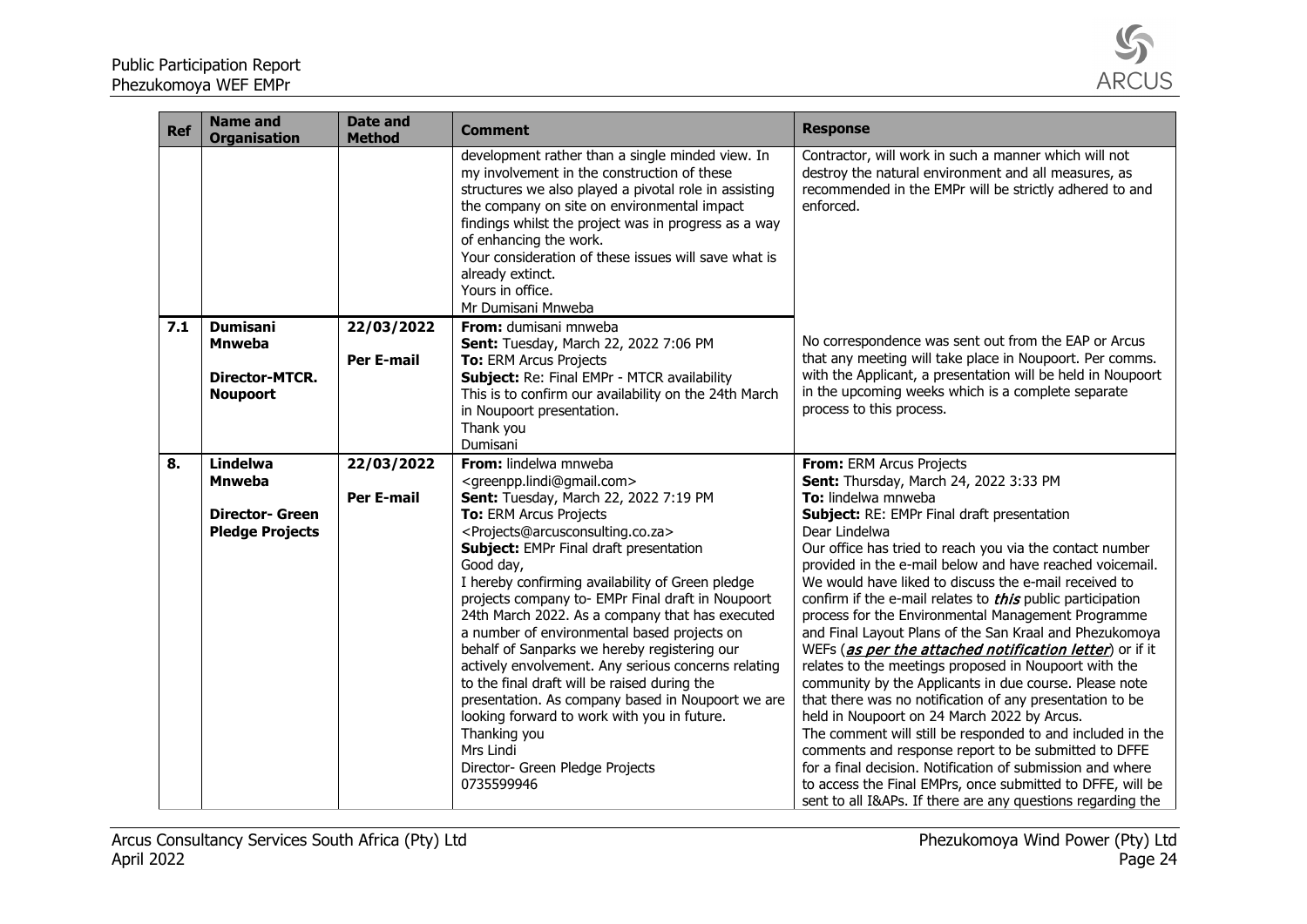

| <b>Ref</b> | <b>Name and</b><br><b>Organisation</b> | <b>Date and</b><br><b>Method</b> | <b>Comment</b>                                                                                                                                                                                                                                                                                                                                                                                                                                                                                                                                                                                                                                                                                                                                                                                                                                                                                                                                                                          | <b>Response</b>                                                                                                                                                                                                                                                                                                                                   |
|------------|----------------------------------------|----------------------------------|-----------------------------------------------------------------------------------------------------------------------------------------------------------------------------------------------------------------------------------------------------------------------------------------------------------------------------------------------------------------------------------------------------------------------------------------------------------------------------------------------------------------------------------------------------------------------------------------------------------------------------------------------------------------------------------------------------------------------------------------------------------------------------------------------------------------------------------------------------------------------------------------------------------------------------------------------------------------------------------------|---------------------------------------------------------------------------------------------------------------------------------------------------------------------------------------------------------------------------------------------------------------------------------------------------------------------------------------------------|
|            |                                        |                                  |                                                                                                                                                                                                                                                                                                                                                                                                                                                                                                                                                                                                                                                                                                                                                                                                                                                                                                                                                                                         | comment we will be in contact.<br>With reference to <i>this</i> public participation process, please<br>send your comments / queries / questions on the Final Site<br>Layout and EMPr of the Phezukomoya and San Kraal WEFs<br>to the undersigned.<br>Thank You<br>Kind Regards<br><b>Aneesah Alwie</b><br>Environmental Consultant, South Africa |
| 9.         | Natasha Higgit                         | 14/04/2022                       | Arcus Consultancy Services South Africa (Pty) Ltd                                                                                                                                                                                                                                                                                                                                                                                                                                                                                                                                                                                                                                                                                                                                                                                                                                                                                                                                       | EAP acknowledges the comment received from SAHRA on                                                                                                                                                                                                                                                                                               |
|            | <b>SAHRA</b>                           | <b>SAHRIS</b><br><b>Portal</b>   | has been appointed by Phezukomoya Wind Power<br>(Pty) Ltd to undertake an Environmental<br>Authorisation (EA) Amendment Application to<br>amend the authorised Phezukomoya Wind Energy<br>Facility (WEF), near Noupoort in the Northern and<br>Eastern Cape Province (DEA Ref. No.<br>14/12/16/3/3/2/1028 and<br>14/12/16/3/3/2/1028/AM1).<br>A Final Comment was issued on the 13/12/2019<br>(https://sahris.sahra.org.za/node/532004) noting no<br>objections to the proposed amendment and<br>provided conditions to be implemented as part of<br>the EMPr.<br>Since the issuing of the Final Comment, the Final<br>EMPr inclusive of a Heritage Management Plan<br>(HMP) and Heritage Walkthrough report have been<br>submitted for comment.<br>Gribble, J and Euston-Brown, G. 2022. Pre-<br>Construction Archaeological Walkdown Report for<br>the Phezukomoya Wind Energy Facility outside<br>Noupoort in the Northern Cape.<br>The 2021 walkthrough identified an additional 19 | the SAHRIS portal and confirms details mentioned in the<br>comment.                                                                                                                                                                                                                                                                               |
|            |                                        |                                  | new heritage resources which include five heritage<br>resources that will be impacted by the proposed<br>development. These include surface scatters of                                                                                                                                                                                                                                                                                                                                                                                                                                                                                                                                                                                                                                                                                                                                                                                                                                 |                                                                                                                                                                                                                                                                                                                                                   |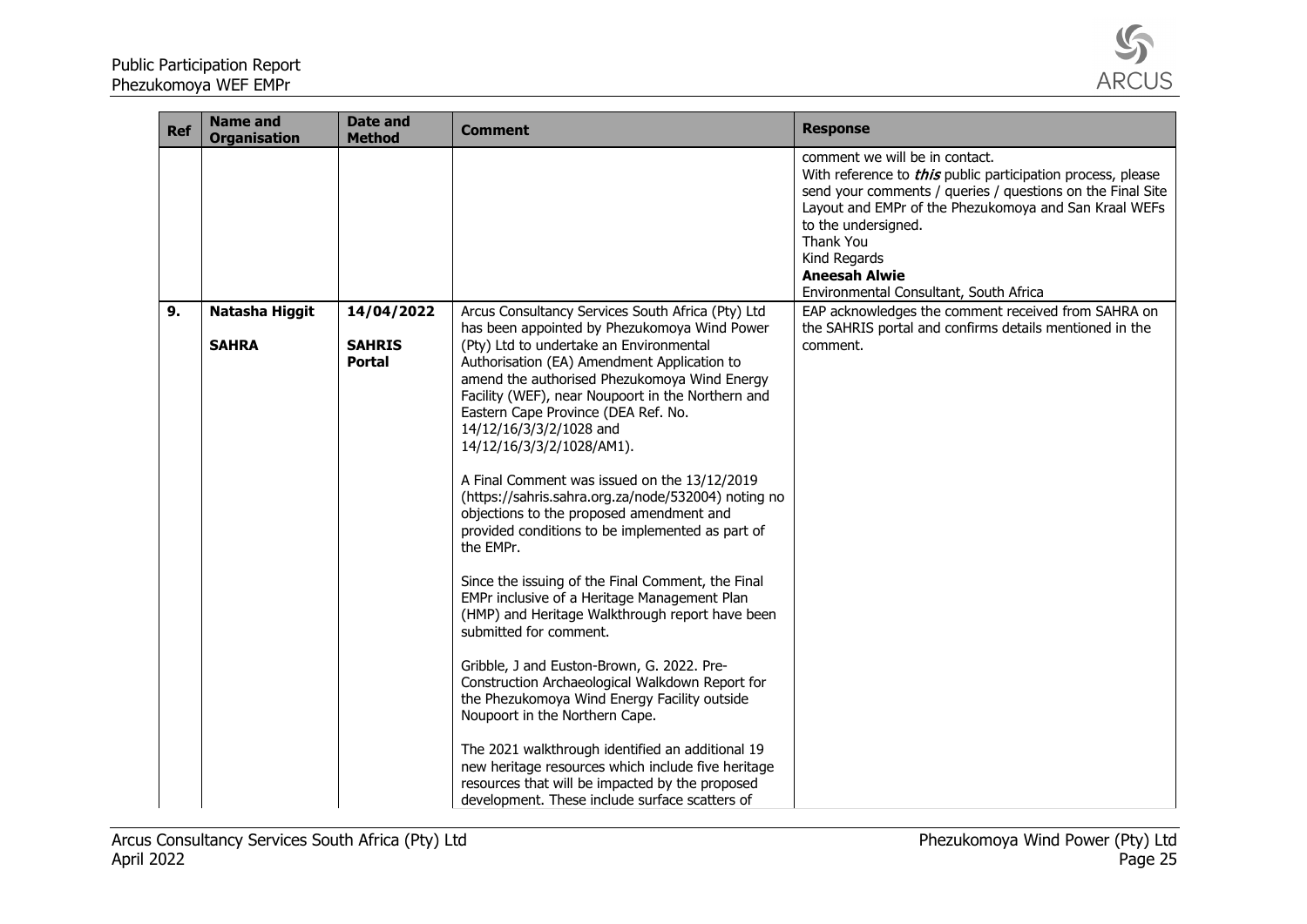

| <b>Ref</b> | <b>Name and</b><br><b>Organisation</b> | Date and<br><b>Method</b> | <b>Comment</b>                                                                                                                                                                                                                                                                                                                                                                                                                                                                                                                                                                                                                                                                                                                                                                                                                                                                                                                | <b>Response</b>                                                                                                                                                   |
|------------|----------------------------------------|---------------------------|-------------------------------------------------------------------------------------------------------------------------------------------------------------------------------------------------------------------------------------------------------------------------------------------------------------------------------------------------------------------------------------------------------------------------------------------------------------------------------------------------------------------------------------------------------------------------------------------------------------------------------------------------------------------------------------------------------------------------------------------------------------------------------------------------------------------------------------------------------------------------------------------------------------------------------|-------------------------------------------------------------------------------------------------------------------------------------------------------------------|
|            |                                        |                           | Stone Age lithics, stone kraal, historical farm ash<br>heap containing historical artefacts and a system of<br>field boundary walls. It must be noted that no<br>photographs of the newly identified sites have been<br>provided in the report.<br>The walkthrough report also contains the<br>management principles contained within the HMP as<br>part of the EMPr.<br>Recommendations provided in the report and HMP<br>include the following:<br>The position of the proposed western boundary<br>of the laydown area within which site J101 is<br>located is shifted 50 m eastwards so that the<br>site can be avoided and no-go area of 20 m is<br>established around J101. Alternatively, the<br>archaeological material on the site must be<br>collected by an archaeologist prior to<br>construction taking place;<br>The cable/road alignment to the WTG201-209<br>string is shifted at least 30 m eastwards of its | Recommendations provided by the heritage specialist in<br>the walkthrough report are confirmed to be included in the<br>Final EMPr: Section 7 - 9 and Section 25. |
|            |                                        |                           | current alignment in the vicinity of the stone<br>kraal J104-J106/G104-G106) to ensure that this<br>site is not impacted. In addition, a no-go area<br>of 20 m must be established around the area<br>defined by the waypoints J104-J106 and G104-<br>G106;<br>The dense Lockshoek lithic scatter (J128-<br>J130/G015-G016) lies directly on the cable/road<br>alignment and should be archaeological<br>sampled and collected by a professional<br>archaeologist prior to the commencement of<br>construction work;<br>The historical farm ash heap defined by J1351<br>and G023 lies directly on the cable/road<br>alignment and should be archaeological<br>sampled by a professional archaeologist prior to<br>the commencement of construction work;<br>If possible, the size of the laydown area on the                                                                                                                 |                                                                                                                                                                   |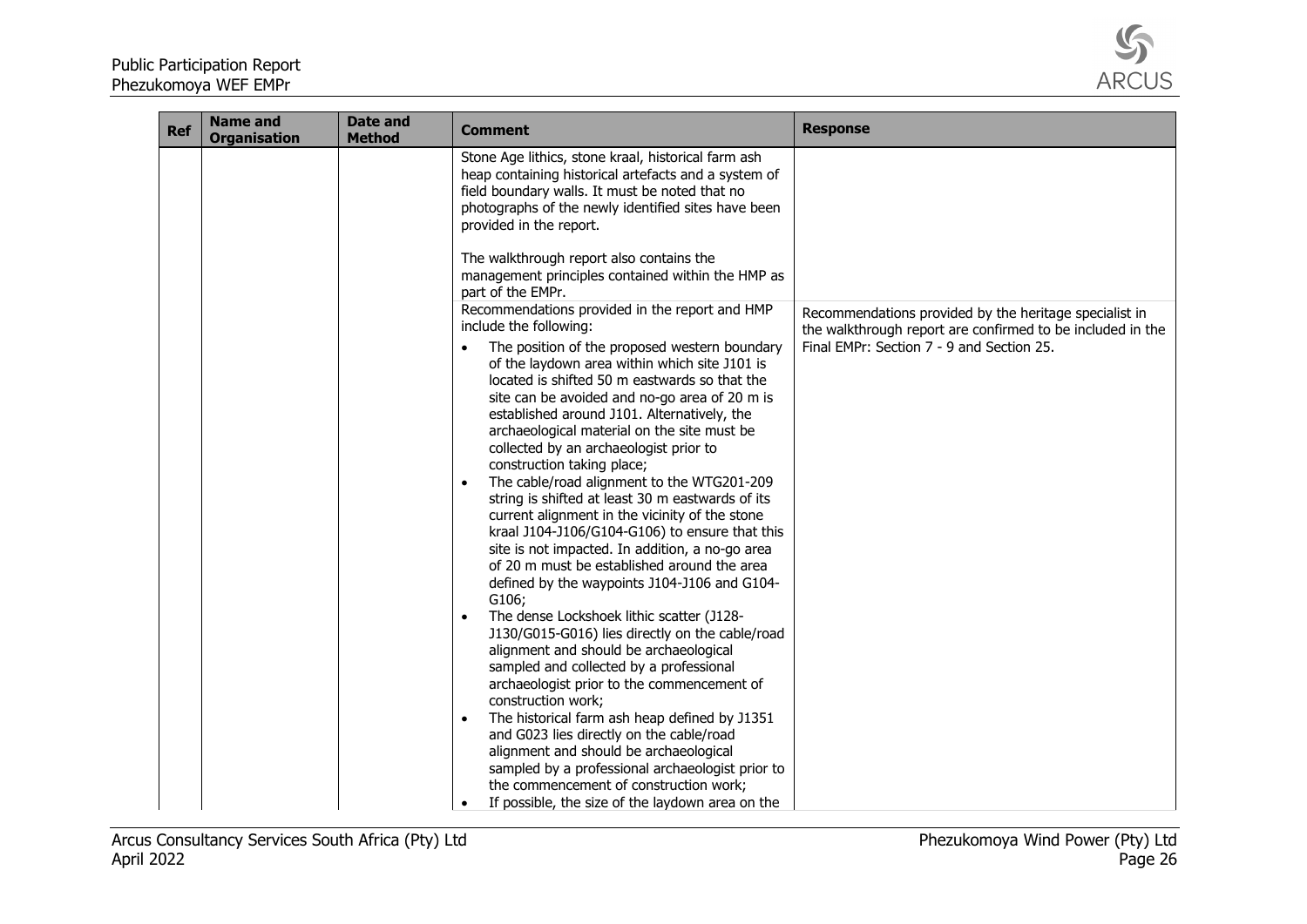

| <b>Ref</b> | <b>Name and</b><br><b>Organisation</b> | <b>Date and</b><br><b>Method</b> | Comment                                                                                                                                                                                                                                                                                                                                                                                                                                                                                                                                                                                                                                                                                                                                                                                                                                                                                                                                                                                                                                                                                                                                 | <b>Response</b>                                                                                                        |
|------------|----------------------------------------|----------------------------------|-----------------------------------------------------------------------------------------------------------------------------------------------------------------------------------------------------------------------------------------------------------------------------------------------------------------------------------------------------------------------------------------------------------------------------------------------------------------------------------------------------------------------------------------------------------------------------------------------------------------------------------------------------------------------------------------------------------------------------------------------------------------------------------------------------------------------------------------------------------------------------------------------------------------------------------------------------------------------------------------------------------------------------------------------------------------------------------------------------------------------------------------|------------------------------------------------------------------------------------------------------------------------|
|            |                                        |                                  | farm Vrede within which the system of<br>boundary walls (J137-H139/J141/G026-G030)<br>is located should be reduced to avoid impact to<br>these walls;<br>The rock shelter, MSA lithics and historical kraal<br>at JG040 must be cordoned off during<br>construction activities and treated as a no-go<br>area by the WEF staff and contractors. The no-<br>go area must include the mapped extent of this<br>site;<br>A 20 m no-go area must be implemented<br>around JG029;<br>The well-preserved "wolwehok" (JG031/JR022)<br>on the road up onto the Afrikaberg must be<br>placed off limits and protected from any<br>potential impacts associated with the<br>construction of the WEF:<br>The areas recorded as JG025/JG026/JR018 and<br>JG027/JR019 must be cordoned off during<br>construction activities and treated as a no-go<br>area by WEF staff and contractors;<br>No mitigation was required for the packed<br>stone wall between JG033 and JG034, which<br>will need to be breached for the cable/road.<br>However, damage to the wall must be kept toa<br>minimum and the required breach kept as small<br>as possible. |                                                                                                                        |
|            |                                        |                                  | <b>Final Comment</b><br>The SAHRA Archaeology, Palaeontology and<br>Meteorites (APM) Unit is satisfied with the submitted<br>Heritage Walkthrough report and Heritage<br>Management Plan. The following must be taken into<br>consideration and be addressed:                                                                                                                                                                                                                                                                                                                                                                                                                                                                                                                                                                                                                                                                                                                                                                                                                                                                           |                                                                                                                        |
|            |                                        |                                  | Labelled photographs of the heritage resources<br>identified in the 2021 survey must be submitted<br>to SAHRA;                                                                                                                                                                                                                                                                                                                                                                                                                                                                                                                                                                                                                                                                                                                                                                                                                                                                                                                                                                                                                          | The labelled photographs will be uploaded to the project<br>Case ID: 14388, for SAHRA records.                         |
|            |                                        |                                  | A 50 m no-go buffer must still be adhered to<br>around the identified fossil vertebrate burrows                                                                                                                                                                                                                                                                                                                                                                                                                                                                                                                                                                                                                                                                                                                                                                                                                                                                                                                                                                                                                                         | The final comment issued on the 13/12/2019 stated that a<br>50 m radius protective buffer zone is proposed for several |